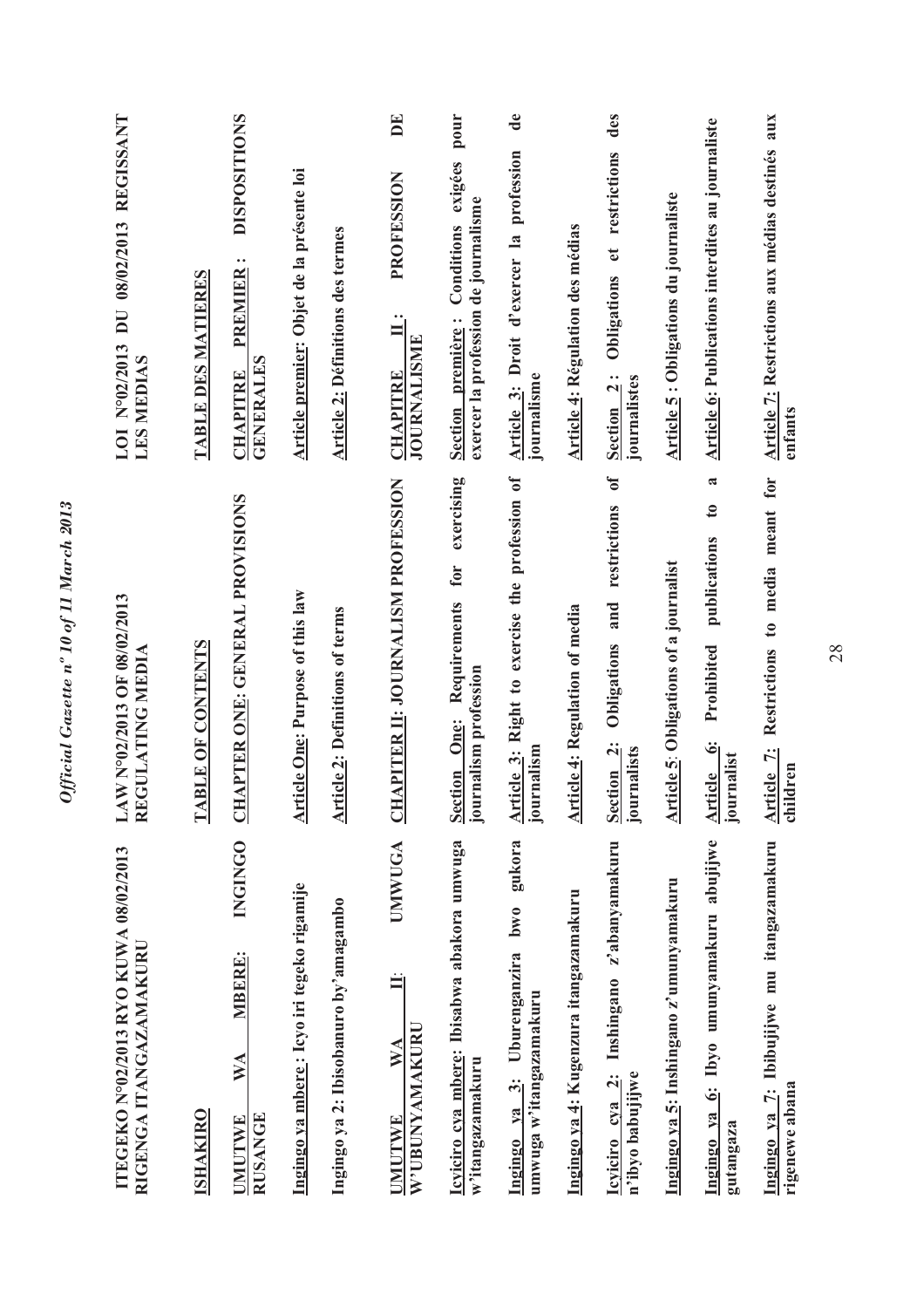| Section 3 : Liberté des médias                                                                  | Article 8: Liberté de recevoir et de diffuser des<br>informations                                          | Article 9: Limites à la liberté d'opinions et<br>d'information                                            | Article 10: Modalités de saisie           | <b>DES</b><br><b>DROITS</b><br>Ë<br><b>JOURNALISTES</b><br><b>CHAPITRE</b> | Article 11: Droit de création d'une entreprise<br>de médias                   | Article 12: Droit de collecte d'information                          | Article 13: Respect du secret professionnel du<br>journaliste                            | Article 14: Droit du journaliste de se servir<br>d'une personne ressource ou de ceux qui lui<br>donnent des directives        | Article 15: Voie de recours du journaliste               | CHAPITRE IV: FONCTIONNEMENT DES<br>Section première: Dispositions générales<br><b>ORGANES DE MEDIAS</b>          |
|-------------------------------------------------------------------------------------------------|------------------------------------------------------------------------------------------------------------|-----------------------------------------------------------------------------------------------------------|-------------------------------------------|----------------------------------------------------------------------------|-------------------------------------------------------------------------------|----------------------------------------------------------------------|------------------------------------------------------------------------------------------|-------------------------------------------------------------------------------------------------------------------------------|----------------------------------------------------------|------------------------------------------------------------------------------------------------------------------|
| Section 3: Freedom of the media                                                                 | Article 8: Freedom to receive and broadcast<br>information                                                 | Article 9: Limits to freedom of opinions and<br>information                                               | <b>Article 10: Modalities for seizure</b> | APTER III: RIGHTS OF JOURNALISTS<br>FO                                     | media<br>a<br>establish<br>$\mathbf{c}$<br>Right<br>Article 11:<br>enterprise | <b>Article 12: Right to collect information</b>                      | journalist<br><b>a</b><br>$\mathfrak{b}$<br>Respect<br>confidentiality<br>13:<br>Article | those who provide<br>Article 14: Right of a journalist to call on any<br>and<br>instructions to him/her<br>resourceful person | <b>Article 15: Remedies available to the journalist</b>  | APTER IV: FUNCTIONING OF MEDIA<br><b>Section One: General provisions</b><br>ORGANS<br>J                          |
| Ubwisanzure<br>$\ddot{\dot{\bf{c}}}$<br>bw'itangazamakuru<br>c <sub>va</sub><br><b>Icyiciro</b> | kumenya<br>bw0<br>Ubwisanzure<br>amakuru n'ubwo kuyatangaza<br>$\ddot{\mathbf{z}}$<br>ya<br><u>Ingingo</u> | Ingingo ya 9: Aho ubwisanzure bwo kugaragaza<br>amakuru<br>kumenya<br>n'ubwo<br>bugarukira<br>ibitekerezo | Ingingo ya 10: Uko gufatira bikorwa       | UBURENGANZIRA<br>BW'ABANYAMAKURU<br>Ë<br>WA<br><b>UMUTWE</b>               | Ingingo ya 11: Uburenganzira bwo gushinga<br>ikigo cy'itangazamakuru          | gutara<br>Uburenganzira bwo<br>$\ddot{2}$ :<br>Ingingo ya<br>amakuru | ry'ibanga<br>Iyubahirizwa<br>13:<br>ry'umunyamakuru<br>ya<br><b>Ingingo</b>              | Uburenganzira<br>undi<br>kwifashisha<br>muntu n'abamuha amabwiriza<br><b>bwo</b><br>14:<br>bw'umunyamakuru<br>$1$<br>Ingingo  | Ingingo ya 15: Uburyo umunyamakuru asaba<br>kurenganurwa | IMIKORERE<br>Icyiciro cya mbere: Ingingo rusange<br>$\ddot{N}$ :<br>Y'IBITANGAZAMAKURU<br>$\mathbb{N}$<br>JMUTWE |

Official Gazette nº 10 of 11 March 2013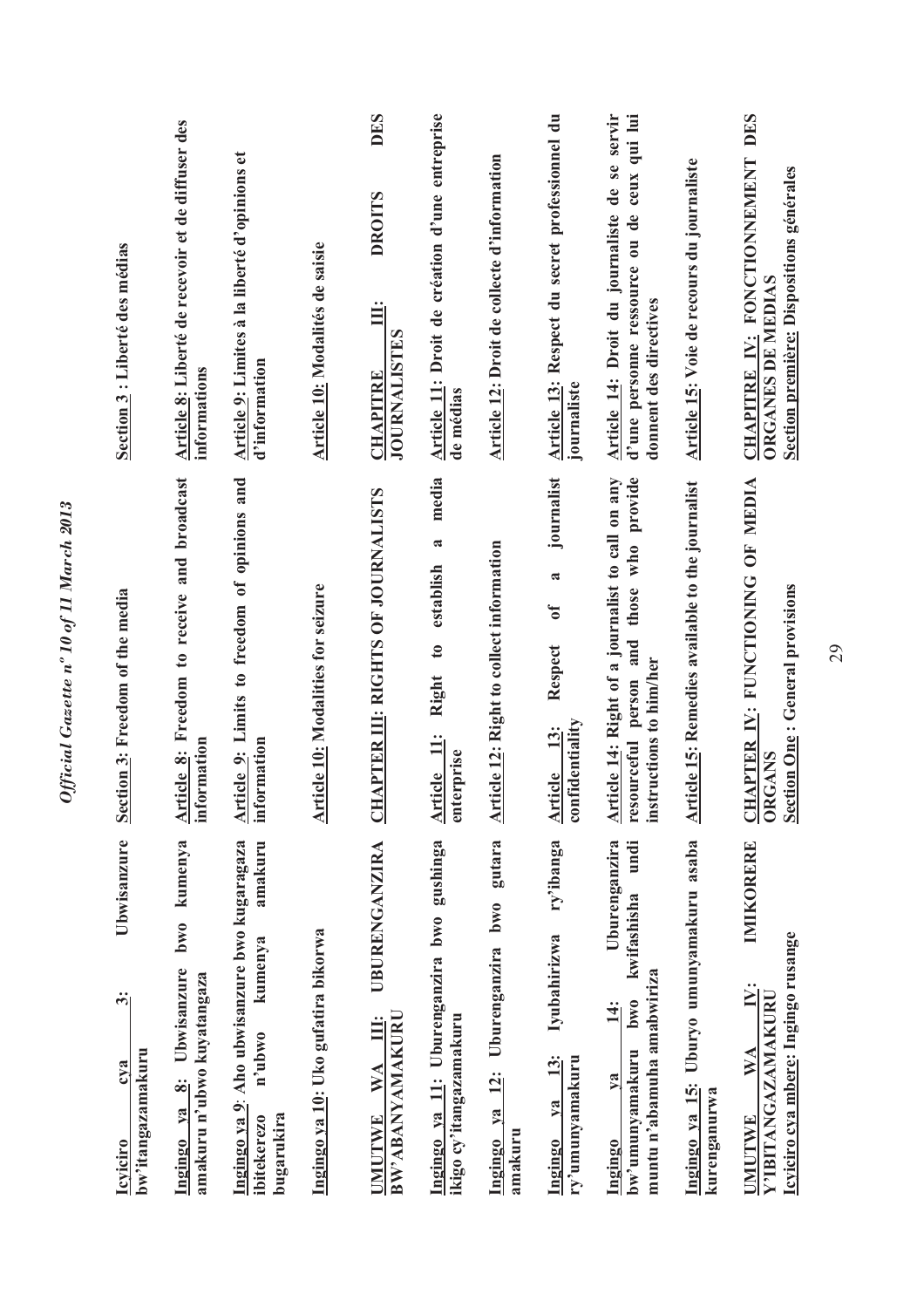| $d'$ un<br>Article 16: Conditions de lancement<br>organe de médias      | Article 17: Personne ne pouvant pas être<br>Directeur ou Rédacteur en Chef d'un organe<br>de médias                            | $\overline{\mathbf{c}}$<br>visuels<br>audio,<br>Médias<br>audiovisuels<br>$\mathbf{N}$<br><b>Section</b>               | $d'$ un<br>programmes<br>Article 18: Diffusion des<br>autre organe de médias | Section 3 : Médias utilisant l'internet                                | Article 19: Droit au site internet                                   | Article 20: Application des dispositions de la<br>présente loi           | CHAPITRE V: DROIT DE CORRECTION,<br>DE REPONSE ET DE RECTIFICATION | Section 2 : Droit de correction, de réponse et de<br>rectification dans la presse écrite                                                                                                              | Article 21: Droit de correction, de réponse ou<br>de rectification                                                              | Article 22: Organes et organisations exerçant le<br>ou de<br>correction<br>$\mathbf{d}\mathbf{e}$<br>réponse,<br>droit de |
|-------------------------------------------------------------------------|--------------------------------------------------------------------------------------------------------------------------------|------------------------------------------------------------------------------------------------------------------------|------------------------------------------------------------------------------|------------------------------------------------------------------------|----------------------------------------------------------------------|--------------------------------------------------------------------------|--------------------------------------------------------------------|-------------------------------------------------------------------------------------------------------------------------------------------------------------------------------------------------------|---------------------------------------------------------------------------------------------------------------------------------|---------------------------------------------------------------------------------------------------------------------------|
| Article 16: Requirements to launch a media<br>organ                     | $\mathbf{\tilde{z}}$<br>be<br>$\mathfrak{g}$<br>Publishing Director or a Chief-Editor<br>entitled<br>not<br>Article 17:Person  | Section 2: Audio, visual or Audiovisual media                                                                          | rticle 18: Broadcasting programs of another<br>media organ<br>ᆌ              | Section 3: Internet based Media                                        | <b>Article 19: Right to a website</b>                                | Article 20: Enforcement of provisions of this<br>$\overline{\mathbf{a}}$ | CHAPTER V: RIGHT OF CORRECTION,<br>REPLY AND RECTIFICATION         | Section One: Right of correction, reply and<br>rectification in print media                                                                                                                           | $\overline{\mathbf{C}}$<br>reply<br>correction,<br>$\mathfrak{h}$<br>Right<br>$\frac{21}{1}$<br>rectification<br><b>Article</b> | Article 22: Bodies and Organisations exercising<br>the right of reply, correction or rectification                        |
| gutangiza<br>mu<br>Ibisabwa<br>16<br>igitangazamakuru<br>$1$<br>Ingingo | Utemerewe kuba Umuyobozi<br>Mukuru<br>Umwanditsi<br>w'igitangazamakuru<br>$\mathbf{I}^{\mathbf{r}}_2$<br>Ingingo ya<br>cyangwa | rikoresha<br>amajwi<br>cyangwa<br>Itangazamakuru<br>amashusho<br>$cya$ 2:<br>n'amashusho<br>amajwi,<br><b>Icyiciro</b> | z'ikindi<br>gahunda<br>Guhitisha<br>gitangazamakuru<br>Ingingo ya 18:        | rikoresha<br>Itangazamakuru<br>ကြံ<br><b>Icyicirocya</b><br>interineti | 19: Uburenganzira bwo gukora<br>urubuga rwa interineti<br>Ingingo ya | $z$ iri<br>20: Ikurikizwa ry'ingingo<br>Ingingo ya<br>tegeko             | UMUTWE WA V: UBURENGANZIRA BWO<br>GUKOSORA, GUSUBIZA NO KUGORORA   | bw <sub>0</sub><br>mu<br>Uburenganzira<br>kugorora<br>$\overline{\mathbf{n}}$<br>itangazamakuru ryanditse<br>$\ddot{\phantom{0}}\phantom{0}$<br>gusubiza<br>cya mbere<br>gukosora,<br><b>Icviciro</b> | gusaba<br>Uburenganzira bwo<br>gukosora, gusubiza cyangwa kugorora<br>21:<br>Ingingo ya                                         | Ingingo ya 22: Inzego n'Imiryango bikoresha<br>gukosora<br>gusubiza,<br><b>bwo</b><br>uburenganzira                       |

Official Gazette nº 10 of 11 March 2013 *Official Gazette nº 10 of 11 March 2013*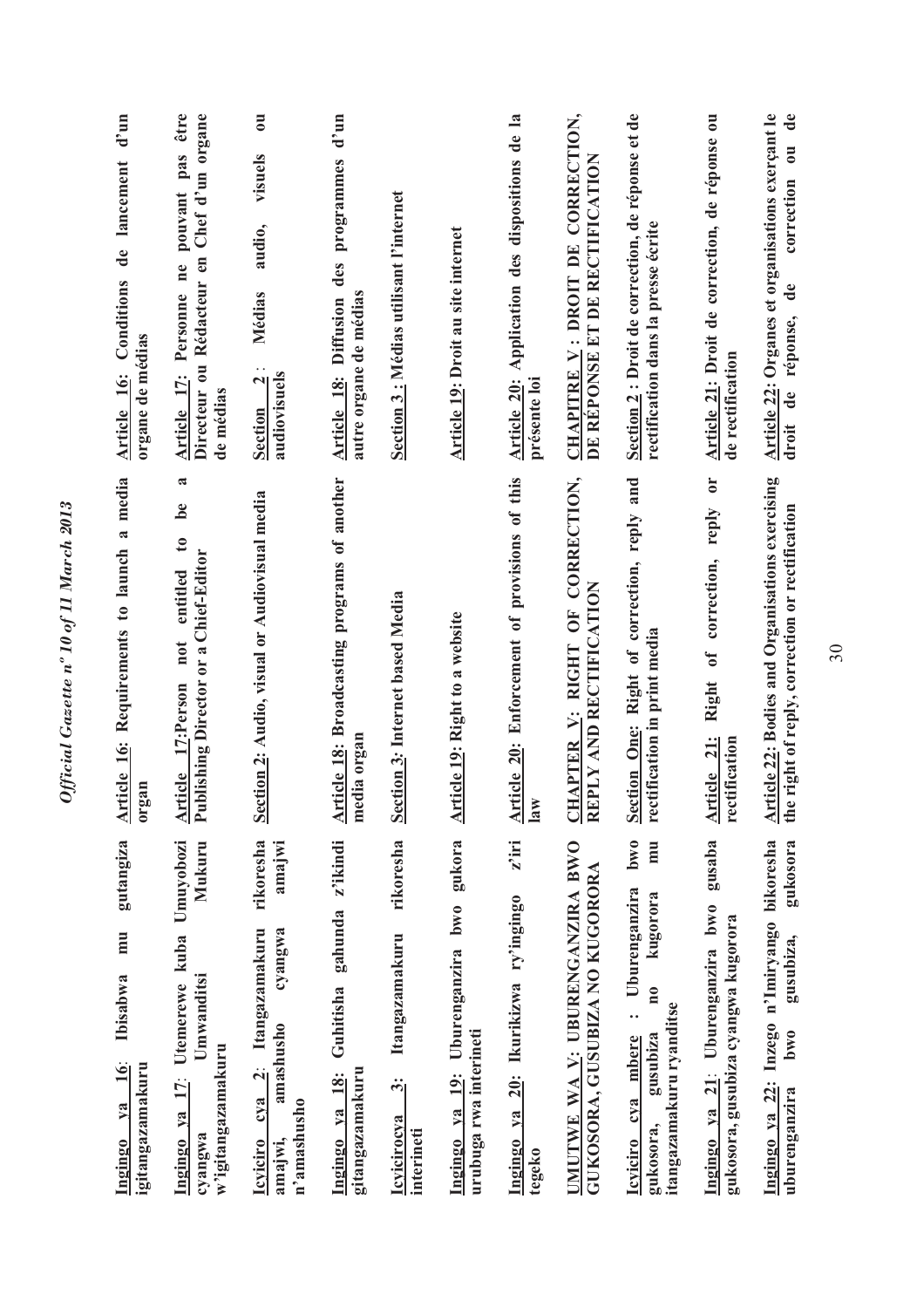| e 100               |
|---------------------|
| i<br>i<br>I         |
| $10\, of$ $II$<br>∍ |
| n<br>540            |
| ζ                   |

| cyangwa kugorora                                                                                                     |                                                                       | rectification                                                    |
|----------------------------------------------------------------------------------------------------------------------|-----------------------------------------------------------------------|------------------------------------------------------------------|
| Ingingo ya 23: Kubika ibiganiro n'amakuru                                                                            | and<br>records<br>t<br>0<br>Article 23: Keeping<br>programmes         | Article 23: Conservation des enregistrements<br>des émissions    |
| UMUTWE WA VI: INGINGO ZISOZA                                                                                         | <b>CHAPTER VI: FINAL PROVISIONS</b>                                   | <b>CHAPITRE VI : DISPOSITIONS FINALES</b>                        |
| Ingingo ya 24: Itegurwa, isuzumwa n'itorwa<br>ry'iri tegeko                                                          | and<br>consideration<br>Article 24: Drafting,<br>adoption of this Law | Article 24: Initiation, examen et adoption de la<br>présente loi |
| Ingingo ya 25: Ivanwaho ry'itegeko n'ingingo Article 25: Repealing provision<br>z'amategeko zinyuranije n'iri tegeko |                                                                       | <b>Article 25: Disposition abrogatoire</b>                       |
| Ingingo ya 26: Igihe itegeko ritangira<br>gukurikizwa                                                                | <b>Article 26: Commencement</b>                                       | Article 26: Entrée en vigueur                                    |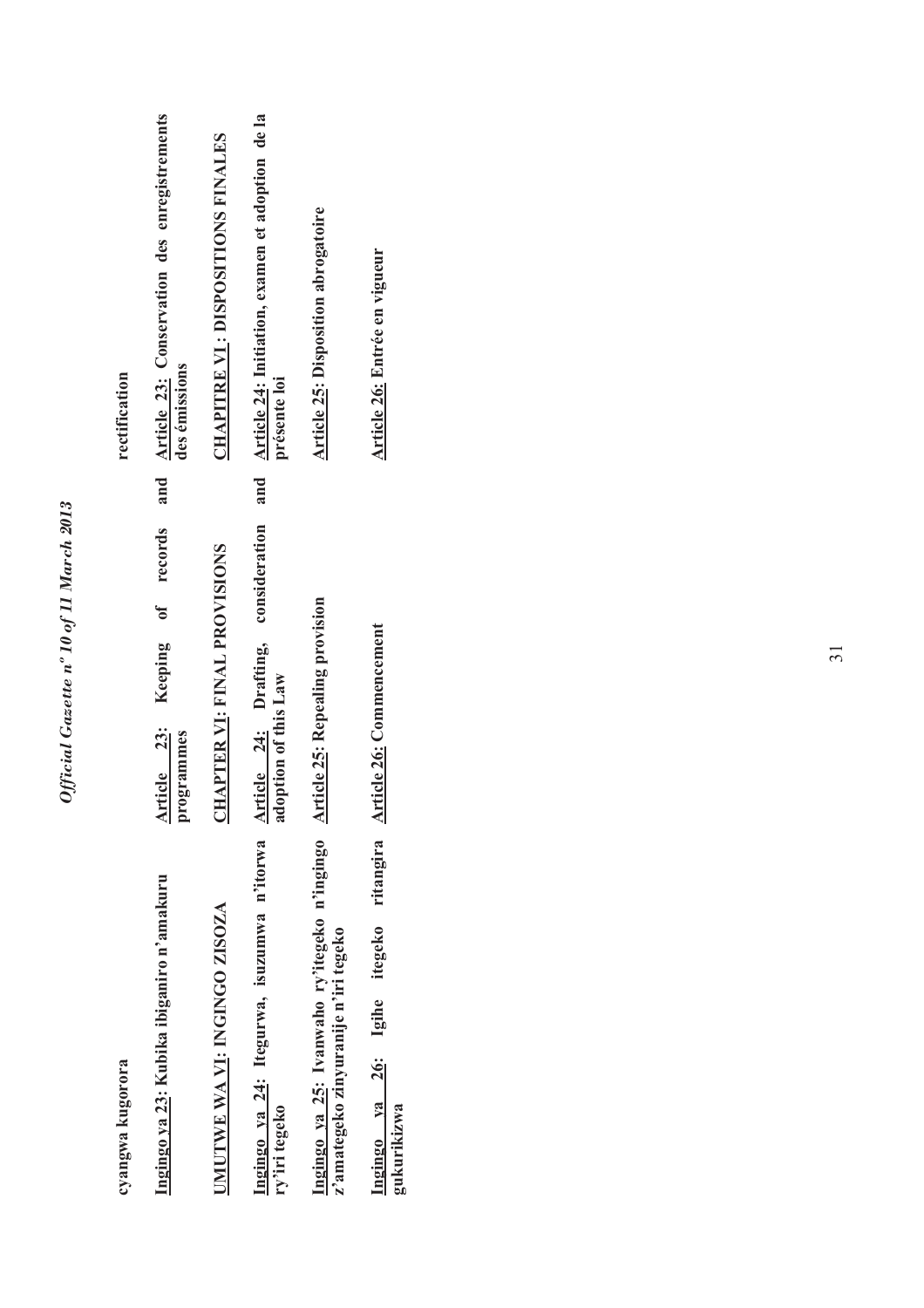| ITEGEKO Nº02/2013 RYO KUWA 08/02/2013<br>RIGENGA ITANGAZAMAKURU                                                                                                                                                                                                              | LAW N°02/2013 OF 08/02/2013<br>REGULATING MEDIA                                                                                                                                            | DU 08/02/2013 REGISSANT<br>LOI Nº02/2013<br><b>LES MEDIAS</b>                                                                                                                                                   |
|------------------------------------------------------------------------------------------------------------------------------------------------------------------------------------------------------------------------------------------------------------------------------|--------------------------------------------------------------------------------------------------------------------------------------------------------------------------------------------|-----------------------------------------------------------------------------------------------------------------------------------------------------------------------------------------------------------------|
| Twebwe, KAGAME Paul,<br>Perezida wa Repubulika;                                                                                                                                                                                                                              | President of the Republic;<br>We, KAGAME Paul                                                                                                                                              | Président de la République;<br>Nous, KAGAME Paul,                                                                                                                                                               |
| INTEKO ISHINGA AMATEGEKO YEMEJE,<br>KO RITANGAZWA MU<br><b>KANDI</b><br>IGAZETI YA LETA YA REPUBULIKA Y'U<br>NONE NATWE DUHAMIJE, DUTANGAJE<br>RITEYE RITYA<br>DUTEGETSE<br><b>ITEGEKO</b><br>RWANDA                                                                         | AND<br>THE<br>FOLLOWING LAW AND ORDER IT BE<br>PUBLISHED IN THE OFFICIAL GAZETTE<br>THE PARLIAMENT HAS ADOPTED<br>PROMULGATE<br>OF THE REPUBLIC OF RWANDA<br>SANCTION,<br>$\mathbb{W}$     | DONT LA TENEUR SUIT ET ORDONNONS<br>ADOPTE ET NOUS<br>SANCTIONNONS, PROMULGUONS LA LOI<br>DU<br>SOIT PUBLIEE AU JOURNAL<br>LA REPUBLIQUE<br>LE PARLEMENT A<br>DE<br><b>OFFICIEL</b><br><b>QU'ELLE</b><br>RWANDA |
| INTEKO ISHINGA AMATEGEKO:                                                                                                                                                                                                                                                    | THE PARLIAMENT:                                                                                                                                                                            | LE PARLEMENT:                                                                                                                                                                                                   |
| Umutwe w'Abadepite, mu nama yawo yo kuwa 19<br>Ugushyingo 2012;                                                                                                                                                                                                              | The Chamber of Deputies, in its session of<br>19 November 2012;                                                                                                                            | La Chambre des Députés, en sa séance du<br>19 novembre 2012;                                                                                                                                                    |
| Umutwe wa Sena, mu nama yawo yo kuwa 15<br>Ugushyingo 2012;                                                                                                                                                                                                                  | Senate, in its session of 15 November 2012;<br>The                                                                                                                                         | Le Sénat, en sa séance du 15 novembre 2012;                                                                                                                                                                     |
| Ishingiye ku Itegeko Nshinga rya Repubulika y'u<br>Rwanda ryo kuwa 04 Kamena 2003 nk'uko<br>ryavuguruwe kugeza ubu, cyane cyane mu ngingo<br>zaryo, iya 33, iya 34, iya 62, iya 66, iya 67, iya 88,<br>iya 89, iya 90, iya 92, iya 93, iya 94, iya 95, iya<br>108 n'iya 201; | Pursuant to the Constitution of the Republic of<br>Rwanda of 04 June 2003 as amended to date,<br>especially in Articles 33, 34, 62, 66, 67, 88, 89,<br>90, 92, 93, 94, 95, 108 and 201;    | du 04 juin 2003 telle que révisée à ce jour,<br>Vu la Constitution de la République du Rwanda<br>spécialement en ses articles 33, 34, 62, 66, 67, 88,<br>89, 90, 92, 93, 94, 95, 108 et 201;                    |
| Ishingiye ku Masezerano Mpuzamahanga yo kuwa<br>16 Ukuboza 1966 yerekeye Uburenganzira mu<br>by'Imbonezamubano no mu bya Politiki, nk'uko<br>yemejwe n'Itegeko-teka nº 08/75 ryo kuwa                                                                                        | Pursuant to the International Covenant of 16<br>December 1966 on Civil and Political Rights, as<br>ratified by the Decree-Law nº 08/75 of 12/02/1975<br>especially, in Articles 19 and 20; | Vu le Pacte International du 16 décembre 1966<br>relatif aux Droits Civils et Politiques, tel que<br>ratifié par le Décret-loi nº 08/75 du 12/02/1975,<br>spécialement en ses articles 19 et 20;                |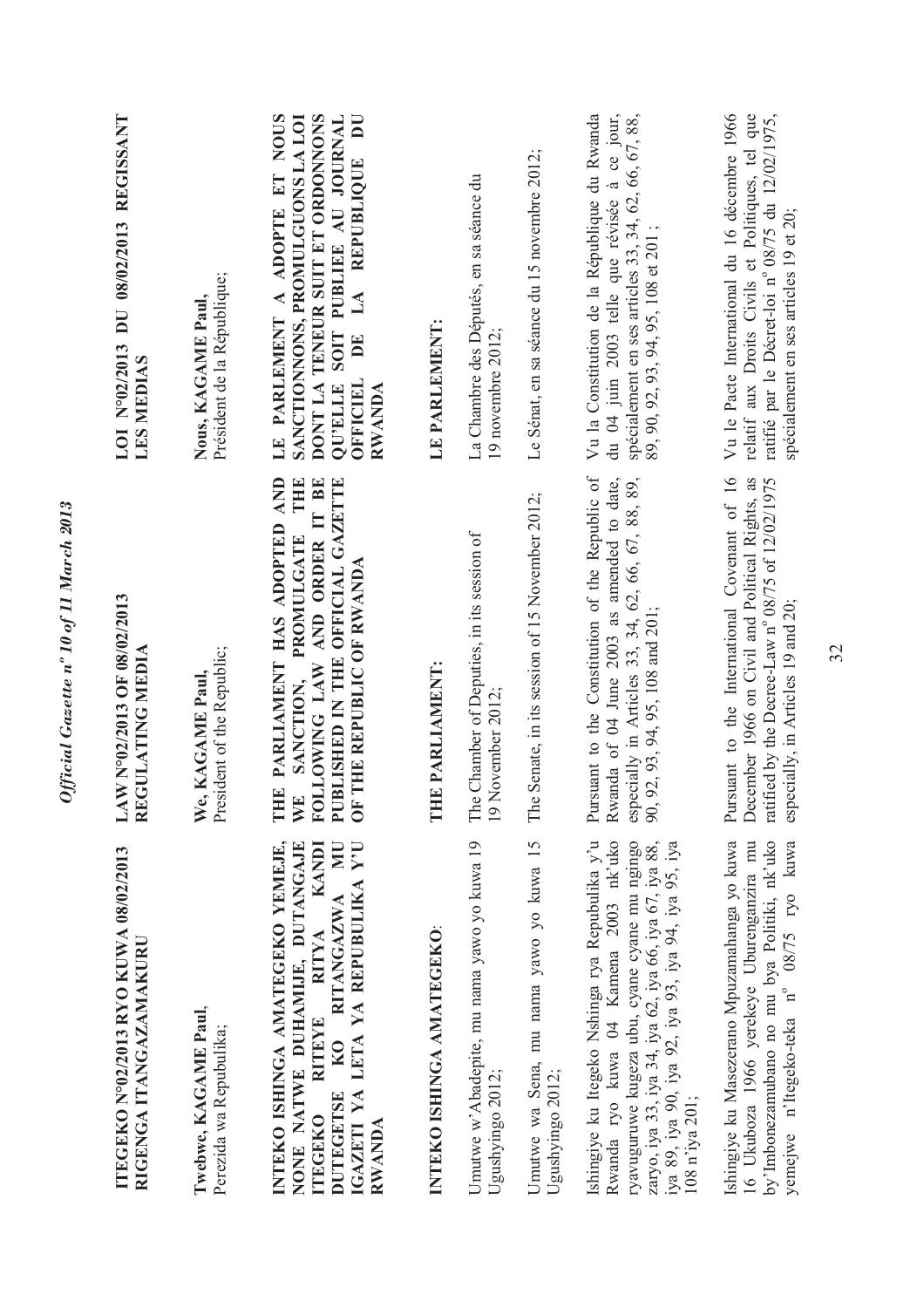| fausses<br>déclarations orales ou écrites, d'éléments<br>Au sens de la présente loi, les termes suivants ont<br>visuels ou des photographies, le langage<br><b>DISPOSITIONS</b><br>La présente loi définit les droits, les obligations,<br>á<br>l'organisation et le fonctionnement des médias au<br>mimique, dans le but de porter atteinte<br>la dignité et à l'homeur de quelqu'un;<br>Article premier: Objet de la présente loi<br>$\frac{1}{\sqrt{2}}$<br><b>Article 2: Définitions des termes</b><br>l'usage<br>Rwanda, pour l'intérêt général<br>PREMIER:<br>les significations suivantes<br>diffamation:<br><b>GENERALES</b><br><b>CHAPITRE</b><br><b>ADOPTE:</b><br>presse;<br>$\frac{1}{1}$ | obligations,<br>false<br>In this Law, the following terms shall be defined<br>organization and functioning of media in Rwanda<br>elements,<br>photographs or gestures with intention to<br>oral or<br>HAPTER ONE: GENERAL PROVISIONS<br>harm a person's reputation and respect;<br>communication, either through<br>intentional<br>visual<br>rights,<br><b>Article One: Purpose of this Law</b><br><b>Article 2: Definitions of terms</b><br>written statements,<br>determines<br>for the general interest.<br>defamation:<br>the media;<br>This Law<br>DOPTS:<br>follows:<br>$\frac{1}{2}$<br>$\sin$<br>as<br>$\overline{\mathbf{C}}$<br>⋜ | <b>INGINGO</b><br>Muri iri tegeko, amagambo akurikira asobanuye ku<br>Iri tegeko rigena uburenganzira, inshingano,<br>agaciro<br>mu<br>amagambo, inyandiko, amashusho, ururimi<br>gukoresha<br>rw'amarenga cyangwa amafoto bitari ukuri<br>Rwanda hagamijwe inyungu rusange za rubanda<br>imiterere n'imikorere by itangazamakuru<br>Ingingo ya mbere: Icyo iri tegeko rigamije<br>Ingingo ya 2: Ibisobanuro by'amagambo<br>umuntu<br>pwo<br>12/08/2009 rigenga itangazamakuru;<br><b>MBERE:</b><br>uburyo<br>gutesha<br>n'icyubahiro;<br>gusebanya:<br>$\mathbb{X}^{\mathsf{A}}$<br>hagamijwe<br>buryo bukurikira:<br><b>JMUTWE</b><br><b>RUSANGE</b><br>YEMEJE: |
|-------------------------------------------------------------------------------------------------------------------------------------------------------------------------------------------------------------------------------------------------------------------------------------------------------------------------------------------------------------------------------------------------------------------------------------------------------------------------------------------------------------------------------------------------------------------------------------------------------------------------------------------------------------------------------------------------------|---------------------------------------------------------------------------------------------------------------------------------------------------------------------------------------------------------------------------------------------------------------------------------------------------------------------------------------------------------------------------------------------------------------------------------------------------------------------------------------------------------------------------------------------------------------------------------------------------------------------------------------------|-------------------------------------------------------------------------------------------------------------------------------------------------------------------------------------------------------------------------------------------------------------------------------------------------------------------------------------------------------------------------------------------------------------------------------------------------------------------------------------------------------------------------------------------------------------------------------------------------------------------------------------------------------------------|
|                                                                                                                                                                                                                                                                                                                                                                                                                                                                                                                                                                                                                                                                                                       |                                                                                                                                                                                                                                                                                                                                                                                                                                                                                                                                                                                                                                             |                                                                                                                                                                                                                                                                                                                                                                                                                                                                                                                                                                                                                                                                   |
|                                                                                                                                                                                                                                                                                                                                                                                                                                                                                                                                                                                                                                                                                                       |                                                                                                                                                                                                                                                                                                                                                                                                                                                                                                                                                                                                                                             |                                                                                                                                                                                                                                                                                                                                                                                                                                                                                                                                                                                                                                                                   |
|                                                                                                                                                                                                                                                                                                                                                                                                                                                                                                                                                                                                                                                                                                       |                                                                                                                                                                                                                                                                                                                                                                                                                                                                                                                                                                                                                                             |                                                                                                                                                                                                                                                                                                                                                                                                                                                                                                                                                                                                                                                                   |
|                                                                                                                                                                                                                                                                                                                                                                                                                                                                                                                                                                                                                                                                                                       |                                                                                                                                                                                                                                                                                                                                                                                                                                                                                                                                                                                                                                             |                                                                                                                                                                                                                                                                                                                                                                                                                                                                                                                                                                                                                                                                   |
|                                                                                                                                                                                                                                                                                                                                                                                                                                                                                                                                                                                                                                                                                                       |                                                                                                                                                                                                                                                                                                                                                                                                                                                                                                                                                                                                                                             |                                                                                                                                                                                                                                                                                                                                                                                                                                                                                                                                                                                                                                                                   |
|                                                                                                                                                                                                                                                                                                                                                                                                                                                                                                                                                                                                                                                                                                       |                                                                                                                                                                                                                                                                                                                                                                                                                                                                                                                                                                                                                                             |                                                                                                                                                                                                                                                                                                                                                                                                                                                                                                                                                                                                                                                                   |
| Revu la loi nº 22/2009 of 12/08/2009 régissant la                                                                                                                                                                                                                                                                                                                                                                                                                                                                                                                                                                                                                                                     | Having reviewed Law nº 22/2009 of 12/08/2009                                                                                                                                                                                                                                                                                                                                                                                                                                                                                                                                                                                                | ryo kuwa<br>Isubiye ku Itegeko n° 22/2009                                                                                                                                                                                                                                                                                                                                                                                                                                                                                                                                                                                                                         |
| Vu la Charte Africaine des Droits de l'Homme et<br>des Peuples du 27 juin 1981, telle que ratifiée par<br>la Loi nº 10/1983 of 17/5/1983, spécialement en<br>son article 9;                                                                                                                                                                                                                                                                                                                                                                                                                                                                                                                           | Peoples' Rights of 27 June 1981, as ratified by the Law $n^{\circ}$ 10/1983 of 17/5/1983, especially in<br>Pursuant to the African Charter on Human and<br>Article 9;                                                                                                                                                                                                                                                                                                                                                                                                                                                                       | Ishingiye ku Masezerano Nyafurika yerekeye<br>n'ubw'abaturage yo kuwa 27 Kamena 1981,<br>nk'uko yemejwe n'itegeko nº 10/1983 ryo kuwa<br>bw'Ikiremwamuntu<br>17/5/1983, cyane cyane mu ngingo yayo ya 9;                                                                                                                                                                                                                                                                                                                                                                                                                                                          |
|                                                                                                                                                                                                                                                                                                                                                                                                                                                                                                                                                                                                                                                                                                       |                                                                                                                                                                                                                                                                                                                                                                                                                                                                                                                                                                                                                                             | 12/02/1975, cyane cyane mu ngingo zayo, iya 19                                                                                                                                                                                                                                                                                                                                                                                                                                                                                                                                                                                                                    |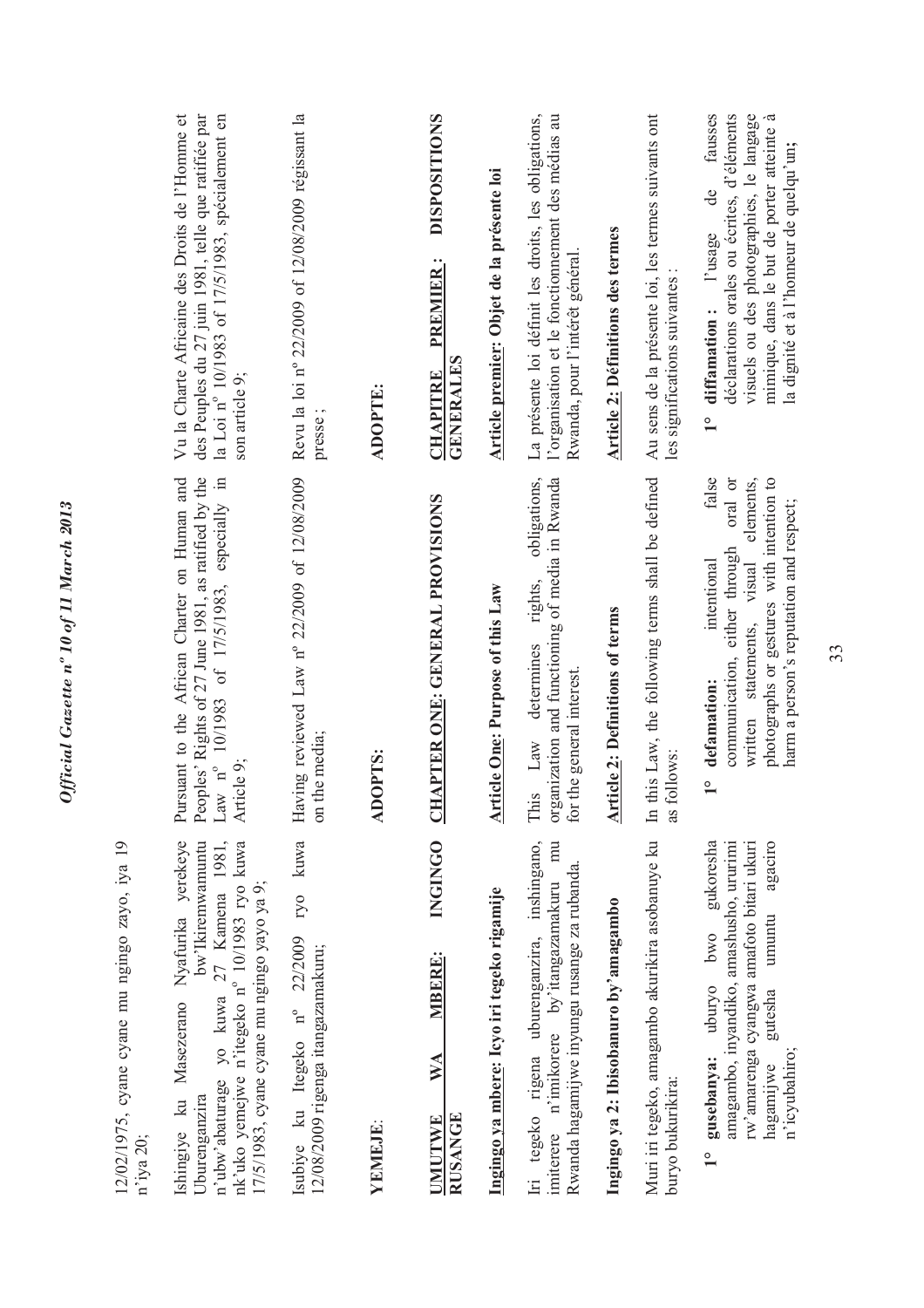- amategeko ibigo by'itangazamakuru ricuruza: ibigo **2° ibigo by'itangazamakuru ricuruza:** ibigo by'ubucuruzi bikurikiza amategeko y'ubucuruzi n'amategeko agenga agenga n'amategeko bikurikiza itangazamakuru; itangazamakuru; by'ubucuruzi y'ubucuruzi  $2^{\circ}$
- ibigo bitari ibya Leta bikurikiza amategeko agenga imiryango itari iya Leta agenga imiryango itari iya Leta ibigo by'itangazamakuru ridacuruza: ibigo bitari ibya Leta bikurikiza amategeko **3° ibigo by'itangazamakuru ridacuruza:** n'amategeko agenga itangazamakuru; n'amategeko agenga itangazamakuru;  $3^\circ$
- 4° Ibinyamakuru byanditse: inyandiko zose **4° Ibinyamakuru byanditse:** inyandiko zose zigatuburwa zashyizwe ahagaragara, zigatuburwa hakoreshejwe uburyo ubwo ari bwo bwose hakoreshejwe uburyo ubwo ari bwo bwose kandi zigasohokera igihe cyagenwe; kandi zigasohokera igihe cyagenwe; zashyizwe ahagaragara,
- ibinyamakuru **5° ibitangazamakuru:** ibinyamakuru byanditse, interineti**,** radiyo na televiziyo, n'ibigo ntaramakuru bitangaza amakuru n'ibigo ntaramakuru bitangaza amakuru rusange cyangwa yihariye asohoka ku buryo buhoraho cyangwa mu gihe kimwe buryo buhoraho cyangwa mu gihe kimwe kandi kizwi kandi agamije gukwirakwizwa; byanditse, interineti, radiyo na televiziyo, rusange cyangwa yihariye asohoka ku kandi kizwi kandi agamije gukwirakwizwa; ibitangazamakuru: °ა
- ibitangazamakuru bigenewe abana: **6° ibitangazamakuru bigenewe abana**: ibitangazamakuru byose bigaragaza mu ibitangazamakuru byose bigaragaza mu miterere cyangwa mu ntego zabyo ko miterere cyangwa mu ntego zabyo ko bigenewe abana; bigenewe abana;  $6^\circ$
- **7° Inama Nkuru y'Itangazamakuru:**  Urwego rwigenga rushinzwe kubaka y'Itangazamakuru: rushinzwe kubaka ubushobozi bw'itangazamakuru; ubushobozi bw'itangazamakuru; rwigenga Nkuru Urwego 7° Inama
- 8° inkuru: Inyandiko, amajwi, amashusho **8° inkuru:** Inyandiko, amajwi, amashusho
- **2° commercial media companies**: commercial companies that are subject to commercial companies that are subject to Laws governing business as well as those Laws governing business as well as those companies: media governing media; governing media; commercial  $\frac{1}{2}$
- **3° non-commercial media companies:**  private companies that are subject to Laws governing non-governmental organizations as well as those governing organizations as well as those governing non-commercial media companies: private companies that are subject to non-governmental governing Laws media;  $3^{\circ}$
- print media publications: documents **4° print media publications:** documents made public, multiplied by whatever made public, multiplied by whatever method and regularly published in a method and regularly published in a specific period of time; specific period of time;  $\frac{6}{4}$
- **5° media organs:** print media publications, nternet, radio and television stations as internet, radio and television stations as well as news agencies that circulate, at well as news agencies that circulate, at continued or regular intervals, general or continued or regular intervals, general or specialized pieces of information meant specialized pieces of information meant media organs: print media publications, for being disseminated; for being disseminated; <u>ိ</u>
- media organs for children: any media **6° media organs for children**: any media organ which indicates in its nature or in organ which indicates in its nature or in its objectives that it is meant for children; its objectives that it is meant for children;  $\delta^{\circ}$
- Media High Council: Independent **7° Media High Council:** Independent institution responsible for media capacity institution responsible for media capacity building;  $\frac{1}{2}$
- **8° news:** print, audio, visual or audio-visual 8° news: print, audio, visual or audio-visual
- entreprises commerciales soumises à la entreprises commerciales soumises à la législation commerciale et à la législation législation commerciale et à la législation entreprises commerciales de médias: **2° entreprises commerciales de médias:** qui régit les médias; qui régit les médias;  $\frac{1}{2}$
- $\mathbf{d}\mathbf{e}$ **3° entreprises non commerciales de**  médias: entreprises privées soumises à la **médias:** entreprises privées soumises à la législation qui régit les organisations non législation qui régit les organisations non gouvernementales et à la législation qui gouvernementales et à la législation qui commerciales entreprises non régit les médias; régit les médias;  $3^{\circ}$
- **4° publications de médias écrits :** écrits rendus publics, reproduits par n'importe rendus publics, reproduits par n'importe quel mode d'impression et paraissant publications de médias écrits: écrits quel mode d'impression et paraissant périodiquement; périodiquement ;  $\frac{6}{4}$
- **5° organes de médias :** les publications de médias écrits, l'internet, les stations de radiodiffusion ou de télévision et les agences de médias diffusant de façon agences de médias diffusant de façon continue ou par intervalles réguliers des continue ou par intervalles réguliers des unités d'informations générales ou organes de médias : les publications de médias écrits, l'internet, les stations de radiodiffusion ou de télévision et les  $\overline{\mathrm{c}}$ spécialisées et destinées à être diffusées; spécialisées et destinées à être diffusées ; d'informations générales unités <u>နိ</u>
- **6° organes de publications destinées aux enfants:** toutes les publications qui, par leur caractère ou leur objet, sont destinées organes de publications destinées aux enfants: toutes les publications qui, par leur caractère ou leur objet, sont destinées aux enfants; aux enfants ;  $6^\circ$
- **7° Haut Conseil des Médias:** Organe indépendant chargé du renforcement des Haut Conseil des Médias: Organe indépendant chargé du renforcement des capacités des médias; capacités des médias;  $\tilde{\mathcal{T}}$
- **8° informations:** élément imprimé, audio, informations: élément imprimé, audio,  $\frac{8}{3}$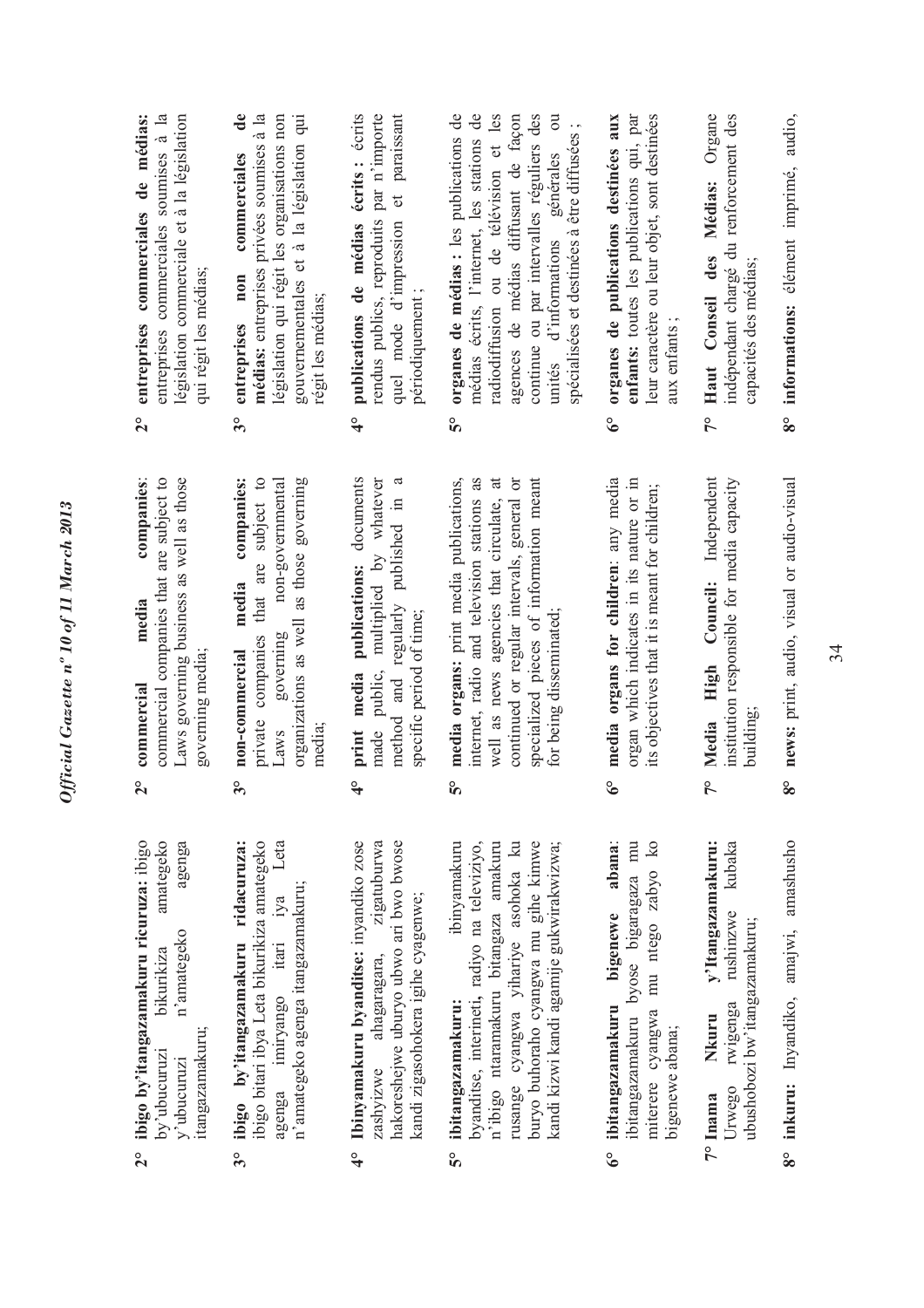| visuel ou audio-visuel produit dans le<br>cadre des médias;       | internet: système d'ordinateurs utilisés<br>pour transmettre des informations en<br>utilisant la haute technologie pour<br>interconnecter plusieurs réseaux différents<br>venant de par le monde entier;<br>$\delta$                                       | distribution des publications. Elle peut<br>10° maison de distribution des publications<br>de médias: maison spécialisée dans la<br>être à but lucratif ou non lucratif;                               | qui offre des facilités<br>moyemant<br>l'internet<br>$\ddot{\theta}$<br>11° cybercafé : lieu<br>d'utilisation<br>paiement;   | 12° médias: tout moyen ou procédé imprimé,<br>visuels, audio ou audiovisuel, signes ou<br>internet permettant de diffuser et de porter<br>opinions ainsi que d'autres expressions de<br>la pensée, spécialement dans le but<br>à la connaissance du public des faits, des<br>d'informer, d'éduquer, de former et de<br>promouvoir les sports ou loisirs;                                                                        | sur internet: information<br>$\mathsf{d}\mathsf{e}$<br>publiée à l'aide de la technologie<br>l'information en vue de sa diffusion;<br>13° médias |
|-------------------------------------------------------------------|------------------------------------------------------------------------------------------------------------------------------------------------------------------------------------------------------------------------------------------------------------|--------------------------------------------------------------------------------------------------------------------------------------------------------------------------------------------------------|------------------------------------------------------------------------------------------------------------------------------|---------------------------------------------------------------------------------------------------------------------------------------------------------------------------------------------------------------------------------------------------------------------------------------------------------------------------------------------------------------------------------------------------------------------------------|--------------------------------------------------------------------------------------------------------------------------------------------------|
| are prepared for media<br>elements that<br>purposes;              | $\sigma$<br>$\sigma$<br>$\delta$<br>$\overline{a}$<br>system<br>disseminating information by use<br>interconnected computer net works<br>aiming<br>various means of communication;<br>global<br>processing<br>internet media: a<br>information<br>$\delta$ | Media<br>publications: a Company that specializes<br>in the process of making media<br>publications available. The company may<br>distributing<br>or may not be profit-making;<br>$10^{\circ}$ company | 11° internet café: place where people can<br>access internet services against payment<br>of a fee;                           | opinions and any other expression of<br>12° media: any process, whether in print,<br>visuals, audio or audio-visual, signs or<br>internet to disseminate, broadcast and<br>make known to the general public facts,<br>thought particularly in order to inform,<br>educate and train to promote leisure or<br>entertainment;                                                                                                     | system used to exchange information<br>13° internet: Information published through<br>the use of a high technology computerized                  |
| cyangwa amajwi n'amashusho bikozwe mu<br>rwego rw'itangazamakuru; | uruhurirane rw'imiyoboro<br>uburyo bw'itumanaho<br>y'ibikoresho by'ikoranabuhanga bihuriza<br>aturuka mu mpande zitandukanye z'isi<br>hamwe mu guhererekanya amakuru<br>hakoreshejwe<br>bunyuranye;<br>interineti:<br>$\int_{0}^{\infty}$                  | hino<br>ibinyamakuru. Iyo nzu ishobora kuba<br>iharanira inyungu cyangwa idaharanira<br>inzu<br>10° inzu ikwirakwiza ibinyamakuru:<br>hirya no<br>igamije kugeza<br>inyungu;                           | 11° inzu icuruza serivisi za interineti: ahantu<br>hagenewe kwakira abantu bashaka<br>gukoresha interineti batanze ubwishyu; | amakuru, kwigisha no<br>uburyo bwose<br>amashusho,<br>cyangwa interineti,<br>rubanda ibyabaye, ibyo umuntu yemera,<br>n'ibindi bitekerezo byose bishyizwe<br>ahagaragara, hagamijwe cyane cyane<br>amajwi, cyangwa amajwi n'amashusho,<br>bukwirakwiza kandi bumenyekanisha muri<br>guhugura, guteza imbere imyidagaduro<br>bukoresheje inyandiko,<br>cyangwa kuruhura abantu;<br>12° itangazamakuru:<br>kumenyesha<br>amarenga | itumanaho<br>13° itangazamakuru rikoresheje interineti:<br>inkuru itangazwa hakoreshejwe uburyo<br>mu<br>bw'ikoranabuhanga                       |

Official Gazette nº 10 of 11 March 2013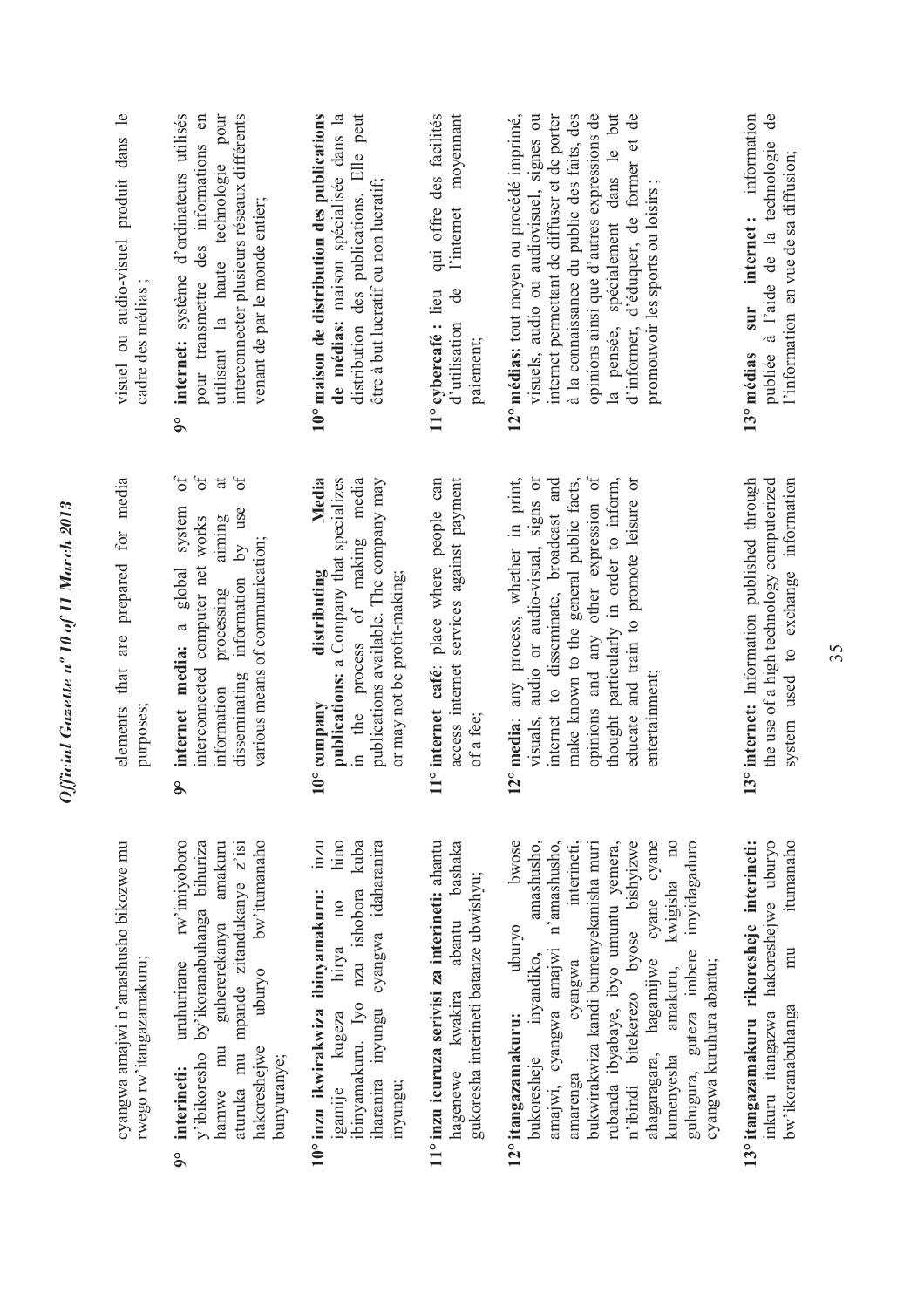hagamijwe kuvikwirakwiza; hagamijwe kuyikwirakwiza;

- **14° itumanaho ry'itangazamakuru**  rikoresha inyandiko, amajwi cyangwa **rikoresha inyandiko, amajwi cyangwa**  ubutumwa **amajwi n'amashusho:** ubutumwa hakoreshejwe bugezwa kuri rubanda, hakoreshejwe uburyo bw'itumanaho, ibimenyetso, amarenga, inyandiko, amajwi cyangwa amarenga, inyandiko, amajwi cyangwa amajwi n'amashusho, butari ubugenewe amajwi n'amashusho, butari ubugenewe ry'itangazamakuru ibimenyetso, n'amashusho: bw'itumanaho, kuri rubanda, umuntu ku giti cye; umuntu ku giti cye; 14° itumanaho bugezwa amajwi uburyo
- cyose 15° iyamamaza mu itangazamakuru: uburyo **15° iyamamaza mu itangazamakuru:** uburyo bukozwe ku mugaragaro, hagamijwe bukozwe ku mugaragaro, hagamijwe kumenyekanisha ibitekerezo, ibyemezo kumenyekanisha ibitekerezo, ibyemezo cyangwa ibikorwa bijyanye n'ibicuruzwa cyangwa ibikorwa bijyanye n'ibicuruzwa guteza imbere cyangwa imirimo, guteza imbere igitekerezo, igicuruzwa, umurimo cyangwa se kwamamaza ikindi cyose igitekerezo, igicuruzwa, umurimo cyangwa nyir'ukwamamaza yifuza kugeraho; nyir'ukwamamaza yifuza kugeraho; ikindi imirimo, kwamamaza cyangwa se
- gusubiza: amashyirahamwe, inzego za Leta cyangwa amashyirahamwe, inzego za Leta cyangwa bw'umuryango wemewe n'amategeko, bwo gutangaza igitekerezo kinyuranye kimutesha agaciro n'icyamuvuzweho kimutesha agaciro cyangwa kikabangamira inyungu ze biciye uburenganzira bw'umuntu ku giti cye, bw'umuryango wemewe n'amategeko, bwo gutangaza igitekerezo kinyuranye cyangwa kikabangamira inyungu ze biciye uburenganzira bw'umuntu ku giti cye, **16° uburenganzira bwo gusubiza:** bwo n'icyamuvuzweho mu itangazamakuru; mu itangazamakuru; 16° uburenganzira
- Leta amashyirahamwe, inzego za Leta n'imiryango yemewe n'amategeko afite n'imiryango yemewe n'amategeko afite bwo gusaba ko ibyatangajwe uko bitari mu kugorora: bwo gusaba ko ibyatangajwe uko bitari mu bw'umuntu, uburenganzira bw'umuntu, **17° uburenganzira bwo kugorora:** za inzego  $bw0$ amashyirahamwe, 17° uburenganzira uburenganzira

meant to be disseminated; meant to be disseminated;

- **14° print, audio or audiovisual media communication:** message transmitted to the public through signs, gestures, written the public through signs, gestures, written works, images, sounds or messages which do not bear any characteristic of a private 14° print, audio or audiovisual media communication: message transmitted to works, images, sounds or messages which do not bear any characteristic of a private correspondence; correspondence;
- 15° advertisement in the media: a form of **15° advertisement in the media**: a form of public announcement with intention to public announcement with intention to communicate opinions, decisions or trading activities or to promote an idea, a trading activities or to promote an idea, a product, a service or advertising any product, a service or advertising any other item as may be required by the other item as may be required by the communicate opinions, decisions or advertiser;
- **16° right of reply**: a right of an individual, associations, public entities or legal entity of expressing an opinion contrary to the view that undermines a person's reputation or interests through the media associations, public entities or legal entity of expressing an opinion contrary to the view that undermines a person's reputation or interests through the media 16° right of reply: a right of an individual, ;
- **17° right of rectification**: A right of an individual, associations, public entities and legal entities of requesting for and legal entities of requesting for rectifying issues that were inaccurately 17° right of rectification: A right of an individual, associations, public entities rectifying issues that were inaccurately reported in the media; reported in the media;
- procédé de **14° communication de médias écrits, audio ou audiovisuels:** mise à la disposition du public, par un procédé de télécommunication, de signes, d'écrits, d'images, de sons ou de messages de toute nature qui n'ont pas le caractère 14° communication de médias écrits, audio ou audiovisuels: mise à la disposition du télécommunication, de signes, d'écrits, d'images, de sons ou de messages de toute nature qui n'ont pas le caractère d'une correspondance privée; d'une correspondance privée ; public, par un
- **15° publicité dans les médias:** tout procédé effectué publiquement pour faire passer des opinions, des décisions ou des activités relatives aux articles de activités relatives aux articles de commerce ou des services, soit pour promouvoir une idée, un produit, un service, soit pour faire la publicité de toute autre chose souhaitée par 15° publicité dans les médias: tout procédé effectué publiquement pour faire passer des opinions, des décisions ou des commerce ou des services, soit pour promouvoir une idée, un produit, un service, soit pour faire la publicité de chose souhaitée par toute autre l'annonceur ; 'annonceur;
- exprimer une opinion contraire à celle **16° droit de réponse:** droit pour une personne physique, associations, institutions publiques ou organisation institutions publiques ou organisation dotée de la personnalité juridique, à dotée de la personnalité juridique, à exprimer une opinion contraire à celle émise à son égard et qui porte atteinte à émise à son égard et qui porte atteinte à son honneur ou à ses intérêts à travers les 16° droit de réponse: droit pour une associations, son honneur ou à ses intérêts à travers les physique, personne médias;
- **17° droit de rectification:** droit pour une personne physique, associations, institutions publiques et autres organisations dotées de la personnalité juridique de demander de redresser des 17° droit de rectification: droit pour une associations, autres organisations dotées de la personnalité uridique de demander de redresser des  $et$ publiques physique, institutions personne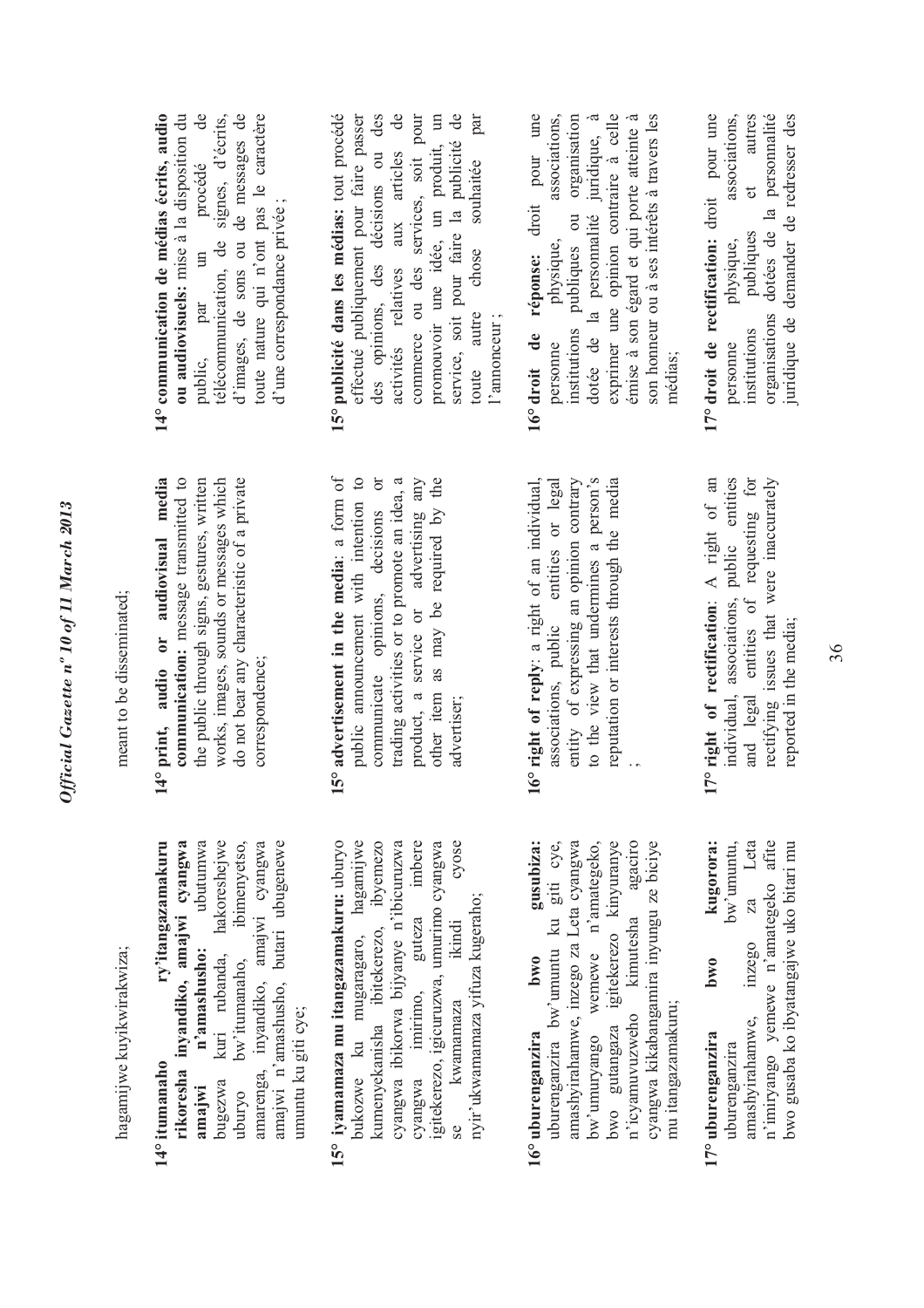|            | gitangazamakuru bishyirwa mu buryo<br>buboneye;                                                                                                                                                                        |                                                                                                                                                                                                                                 | faits inexactement rapportés dans les<br>médias;                                                                                                                                                                                                                                    |
|------------|------------------------------------------------------------------------------------------------------------------------------------------------------------------------------------------------------------------------|---------------------------------------------------------------------------------------------------------------------------------------------------------------------------------------------------------------------------------|-------------------------------------------------------------------------------------------------------------------------------------------------------------------------------------------------------------------------------------------------------------------------------------|
|            | gukosora:<br>wemewe n'amategeko ufite bwo gusaba ko<br>inzego za Leta cyangwa umuryango<br>uburenganzira umuntu amashyirahamwe,<br>gitangazamakuru<br>bw0<br>mu<br>18° uburenganzira<br>ibyatangajwe<br>bikosorwa;     | legal entity of requesting for correction of<br>an<br>individual, associations, public entities or<br>what was falsely published in the media;<br>$\sigma$ f<br>correction: right<br>$\delta$<br>8° right                       | droit pour une<br>dotée de la personnalité juridique de<br>demander la correction de ce qui a été<br>associations,<br>organisation<br>préalablement annoncé dans les médias;<br>$\overline{c}$<br>publiques<br>physique,<br>correction:<br>institutions<br>18° droit de<br>personne |
|            | umuntu<br>akora<br>mu<br>itangazamakuru nk'umurimo we w'ibanze.<br>19° umunyamakuru w'umwuga:<br>ubumenyishingiro<br>kandi<br>by'itangazamakuru<br>ufite                                                               | 9° a professional journalist: a person who<br>possesses basic journalism skills and who<br>first<br>exercises journalism as his/her<br>profession.                                                                              | 19° journaliste professionnel: toute personne<br>ayant les connaissances journalistiques de<br>base et exerçant le journalisme comme sa<br>première profession.                                                                                                                     |
|            | Agomba kuba akora nibura umwe mu<br>mirimo ikurikira:                                                                                                                                                                  | He/she shall exercise at least one of the<br>following professions:                                                                                                                                                             | des<br>Elle doit exercer au moins l'une<br>professions suivantes :                                                                                                                                                                                                                  |
| $\ddot{a}$ | gutara inkuru,                                                                                                                                                                                                         | collecting information,<br>$\ddot{a}$                                                                                                                                                                                           | a. collecte des informations,                                                                                                                                                                                                                                                       |
| خ.         | kunononsora inkuru,                                                                                                                                                                                                    | processing information,<br>.<br>م                                                                                                                                                                                               | b. traitement des informations,                                                                                                                                                                                                                                                     |
| ن<br>      | gutangaza inkuru mu gitangazamakuru iki<br>amakuru<br>cyangwa ibitekerezo muri rubanda;<br>n'iki agamije gukwirakwiza                                                                                                  | $\mathbf{c}$<br>ನ<br>publish/broadcast information through<br>given media organ with intention<br>disseminate information or opinions;<br>c,                                                                                    | à la connaissance du public des faits ou des<br>c. diffusion des informations par le biais d'un<br>organe de média donné dans le but de porter<br>opinions;                                                                                                                         |
|            | 20° Urwego rw'Abanyamakuru Bigenzura:<br>ubwabo rufite inshingano yo kugenzura<br>iyubahirizwa ry'amahame agenga umwuga<br>Za<br>rushyirwaho n'abanyamakuru<br>wabo no kurengera inyungu rusange<br>Urwego<br>rubanda; | 0° Media Self Regulatory Body: an organ<br>set up by journalists themselves whose<br>responsibility is to ensure compliance<br>with the principles governing media and<br>to defend the general interest;<br>$\bar{\mathsf{N}}$ | 20° Organe d'Autorégulation des Médias:<br>organe mis en place par les journalistes<br>eux-mêmes et qui est chargé de veiller au<br>respect des principes qui régissent les<br>et à la protection de l'intérêt<br>médias<br>public;                                                 |

*Official Gazette nº 10 of 11 March 2013* 

Official Gazette nº 10 of 11 March 2013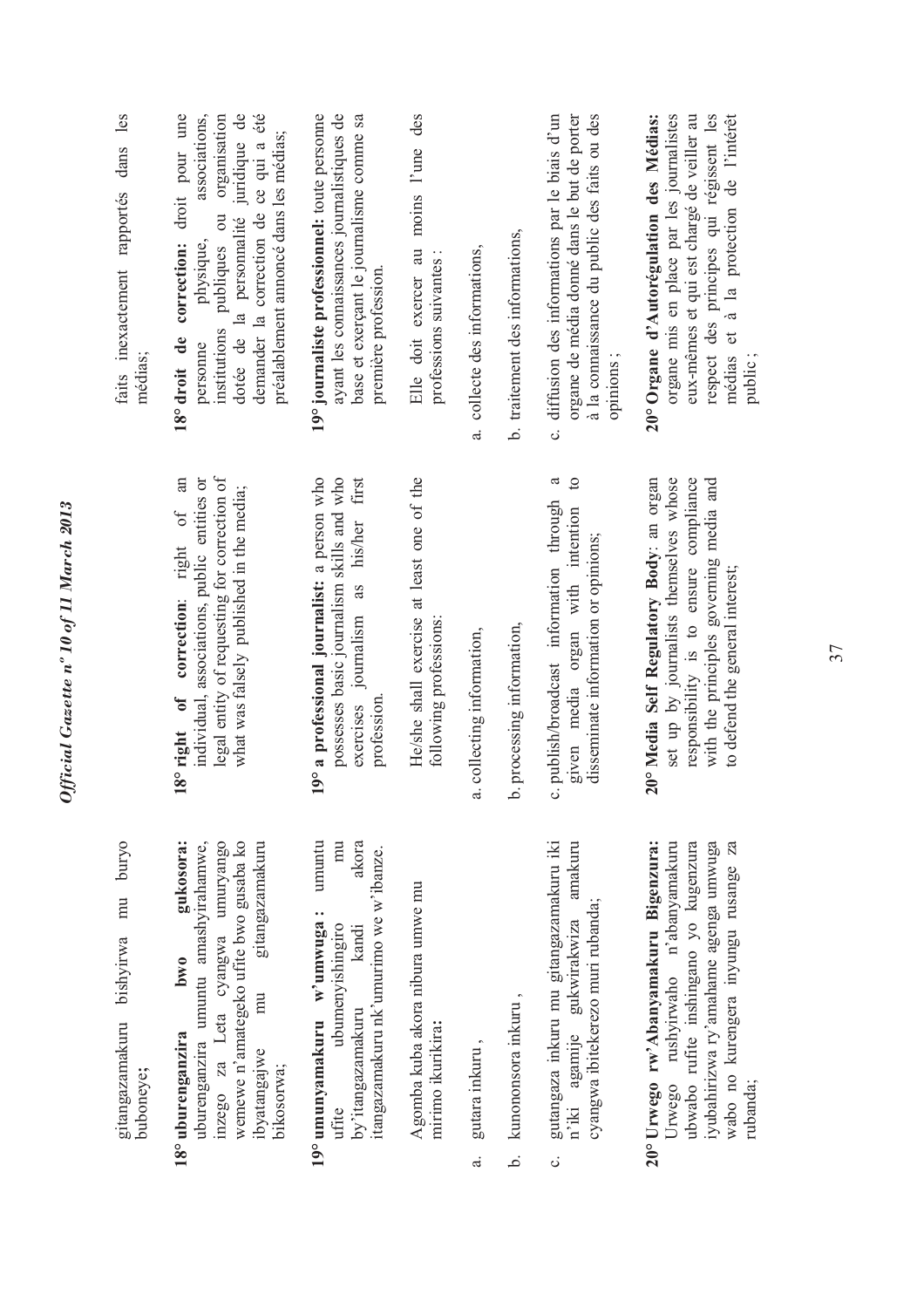| 21° régulateur statutaire national : organe<br>public ayant la régulation des médias dans<br>ses attributions;                                                                                       | opérant dans le<br>domaine de l'information audio, audio-<br>visuel ou par voie d'internet dans l'intérêt<br>d'Information:<br>Rwandaise<br>indépendant<br>22° Agence<br>organe<br>public.            | DE<br>PROFESSION<br>JOURNALISME<br><b>CHAPITRE</b>   | pour<br>Conditions exigées<br>exercer la profession de journalisme<br>Section première: | profession de<br>Article 3: Droit d'exercer la<br>journalisme        | Un journaliste rwandais, que ce soit celui qui<br>exerce la profession de journalisme dans une<br>entreprise de média agréée ou un journaliste<br>des<br>indépendant, ou un journaliste représentant un<br>organe de média étranger au Rwanda, reçoit son<br>accréditation de l'Organe d'Autorégulation<br>Médias. | Un journaliste étranger ou rwandais qui est au<br>service d'un organe de média étranger, reçoit son<br>accréditation de l'organe public compétent.                       |
|------------------------------------------------------------------------------------------------------------------------------------------------------------------------------------------------------|-------------------------------------------------------------------------------------------------------------------------------------------------------------------------------------------------------|------------------------------------------------------|-----------------------------------------------------------------------------------------|----------------------------------------------------------------------|--------------------------------------------------------------------------------------------------------------------------------------------------------------------------------------------------------------------------------------------------------------------------------------------------------------------|--------------------------------------------------------------------------------------------------------------------------------------------------------------------------|
| 21° national utilities statutory Regulator: a<br>media<br>öŤ<br>charge<br>$\Xi$<br>public body<br>regulation;                                                                                        | an<br>the field of audio, audio-visual or through<br>independant body which runs its duties in<br>Agency:<br>internet in the public interest.<br>Broadcasting<br>22° Rwanda                           | <b>CHAPITRE II: JOURNALISM PROFESSION</b>            | exercising<br>for<br>Section One: Requirements<br>journalism profession                 | Article 3: Right to exercise the profession of<br>journalism         | Rwandan journalist, whether exercising the<br>profession of journalism in a registered media<br>company or a freelance, or a representative of a<br>foreign media organ in Rwanda, shall be given<br>accreditation by the Media Self Regulatory Body.<br>$\prec$                                                   | foreign or Rwandan journalist working for a<br>reign media organ shall be given accreditation<br>a competent public organ.<br>for<br>$\lambda$ q<br>$\prec$              |
| imikorere y'inzego zimwe<br>rushinzwe<br>ifitiye Igihugu akamaro:<br>urwego rwa Leta rufite mu nshingano<br>zarwo kugenzura itangazamakuru;<br>rw'Igihugu<br>kugenzura<br>$z'$ imirimo<br>21° urwego | amajwi cyangwa amajwi n'amashusho<br>Urwego<br>ndetse na interineti rugamije inyungu<br>rw'itangazamakuru rwigenga rukoresha<br>rw'Igihugu<br>rw'Itangazamakuru:<br>rusange za rubanda.<br>22° Urwego | UMWUGA<br>W'UBUNYAMAKURU<br>$\mathbf{W}$ A<br>UMUTWE | Icyiciro cya mbere: Ibisabwa abakora umwuga<br>w'itangazamakuru                         | gukora<br>Ingingo ya 3: Uburenganzira bwo<br>umwuga w'itangazamakuru | Umunyamakuru w'umunyarwanda, yaba ukora mu<br>kigo cy'itangazamakuru cyemewe cyangwa<br>uwigenga cyangwa uhagarariye igitangazamakuru<br>cy'amahanga mu Rwanda, ahabwa uburenganzira<br>n'Urwego rw'Abanyamakuru Bigenzura.                                                                                        | cyangwa<br>ukorera igitangazamakuru<br>cy'amahanga, ahabwa uburenganzira n'urwego rwa<br>w'umunyamahanga<br>Leta rubifitiye ububasha.<br>uw'umunyarwanda<br>Umunyamakuru |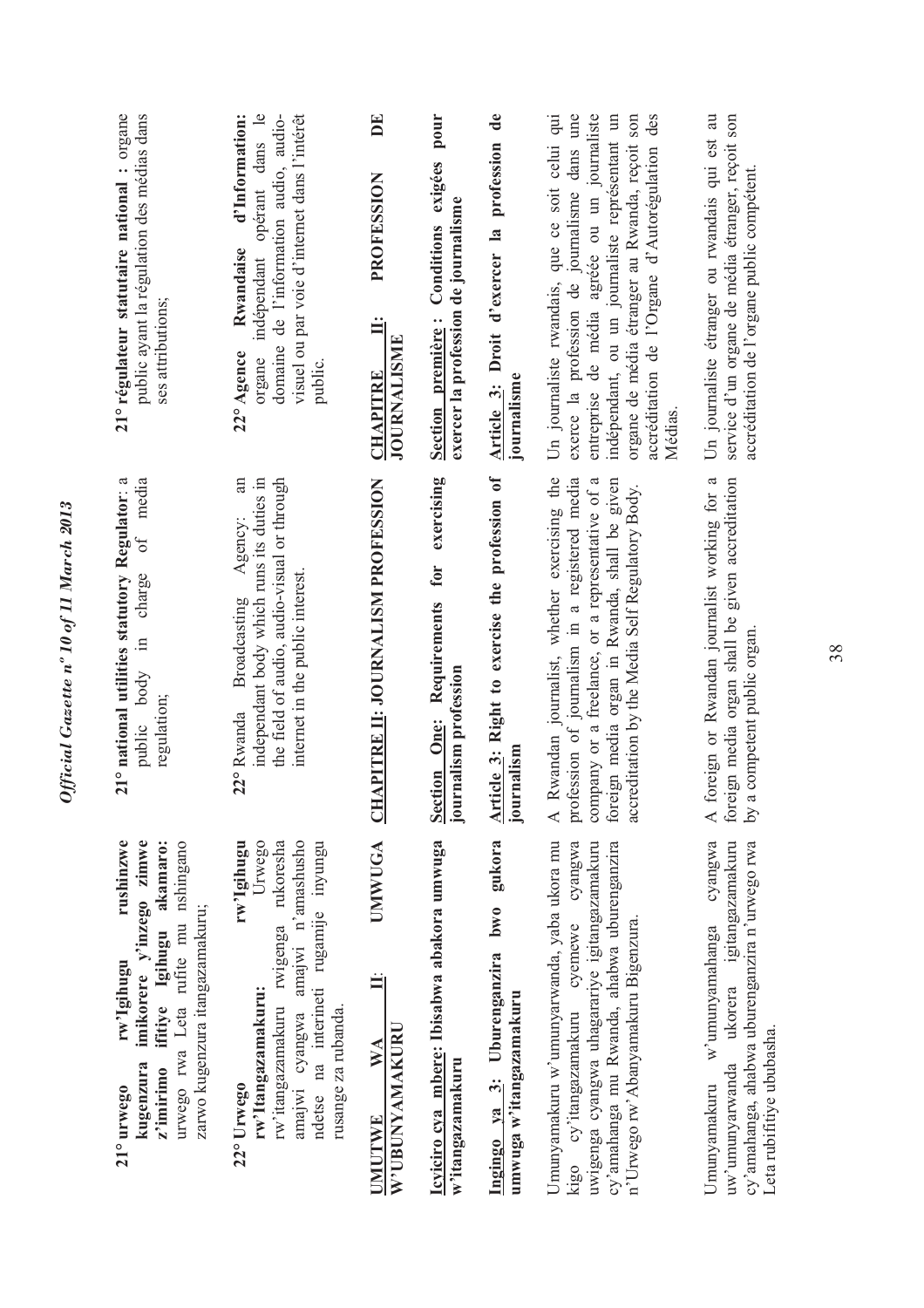| <b>Article 4: Régulation des médias</b><br><b>Article 4: Regulation of media</b> | La régulation journalière du fonctionnement des<br>est<br>des<br>médias et du comportement des journalistes<br>effectuée par l'Organe d'Autorégulation<br>Médias.<br>The daily functioning of media and the conduct of<br>journalists shall be regulated by the Media Self<br>Regulatory Body. | Toutefois, le régulateur national statutaire effectue<br>également la régulation des médias audio, audio-<br>visuels et des médias sur internet.<br>However, the national utilities statutory regulator<br>shall also carry out the regulation of audio, audio-<br>visual media and internet.<br>kugenzura<br>amajwi | Les organes visés aux alinéas premier et 2 du<br>présent article concluent un accord de travail entre<br>eux et déterminent ensemble leur plan d'action.<br>Organs referred to under Paragraphs One and 2 of this Article shall have a ioint working agreement<br>Article shall have a joint working agreement<br>shall determine their plan of action.<br>and | des<br>et restrictions<br>Obligations<br>Section <sub>2</sub> :<br>journalistes<br>$\sigma$<br>Obligations and restrictions<br>Section <sub>2</sub> :<br>journalists | <b>Article 5: Obligations du journaliste</b><br>Article 5: Obligations of a journalist | Les obligations principales du journaliste sont les<br>suivantes:<br>main<br>following<br>shall have the<br>journalist<br>gations:<br>obli<br>$\blacktriangleleft$<br>z'ingenzi | informer;<br>$\frac{1}{1}$<br>to inform;<br>$\frac{1}{1}$ | éduquer la population et promouvoir les<br>loisirs;<br>$\overline{2}^{\circ}$<br>to educate population and promote leisure<br>activities;<br>$\overline{C}$<br>imbere | défendre la liberté de diffuser, d'analyser<br>$3^{\circ}$<br>to defend the freedom of information,<br>$3^{\circ}$<br>gutangaza |
|----------------------------------------------------------------------------------|------------------------------------------------------------------------------------------------------------------------------------------------------------------------------------------------------------------------------------------------------------------------------------------------|----------------------------------------------------------------------------------------------------------------------------------------------------------------------------------------------------------------------------------------------------------------------------------------------------------------------|----------------------------------------------------------------------------------------------------------------------------------------------------------------------------------------------------------------------------------------------------------------------------------------------------------------------------------------------------------------|----------------------------------------------------------------------------------------------------------------------------------------------------------------------|----------------------------------------------------------------------------------------|---------------------------------------------------------------------------------------------------------------------------------------------------------------------------------|-----------------------------------------------------------|-----------------------------------------------------------------------------------------------------------------------------------------------------------------------|---------------------------------------------------------------------------------------------------------------------------------|
| Ingingo ya 4: Kugenzura itangazamakuru                                           | n'imvitwarire<br>y'abanyamakuru umunsi ku wundi bigenzurwa<br>n'Urwego rw'Abanyamakuru Bigenzura.<br>y'itangazamakuru<br>Imikorere                                                                                                                                                             | Icyakora, urwego rw'Igihugu rushinzwe kugenzura<br>$y'$ inzego zimwe z'imirimo ifitiye<br>itangazamakuru rikoresha amajwi,<br>n'amashusho, amashusho na interineti.<br>runashinzwe<br>akamaro<br>imikorere<br>Igihugu                                                                                                | Inzego zivugwa mu gika cya mbere n'icya 2 by'iyi<br>ngingo zigirana amasezerano y'imikoranire hagati<br>yazo, n'ibikorwa zizakora.                                                                                                                                                                                                                             | Icyiciro cya 2: Inshingano z'abanyamakuru<br>n'ibyo babujijwe                                                                                                        | Ingingo ya 5: Inshingano z'umunyamakuru                                                | inshingano<br>afite<br>Umunyamakuru<br>zikurikira:                                                                                                                              | 1° kumenyesha amakuru;                                    | guteza<br>$\overline{a}$<br>2° kwigisha abaturage<br>imyidagaduro;                                                                                                    | amakuru, mu kuyasesengura no mu kugira<br>mu<br>guharanira ubwisanzure<br>$3^{\circ}$                                           |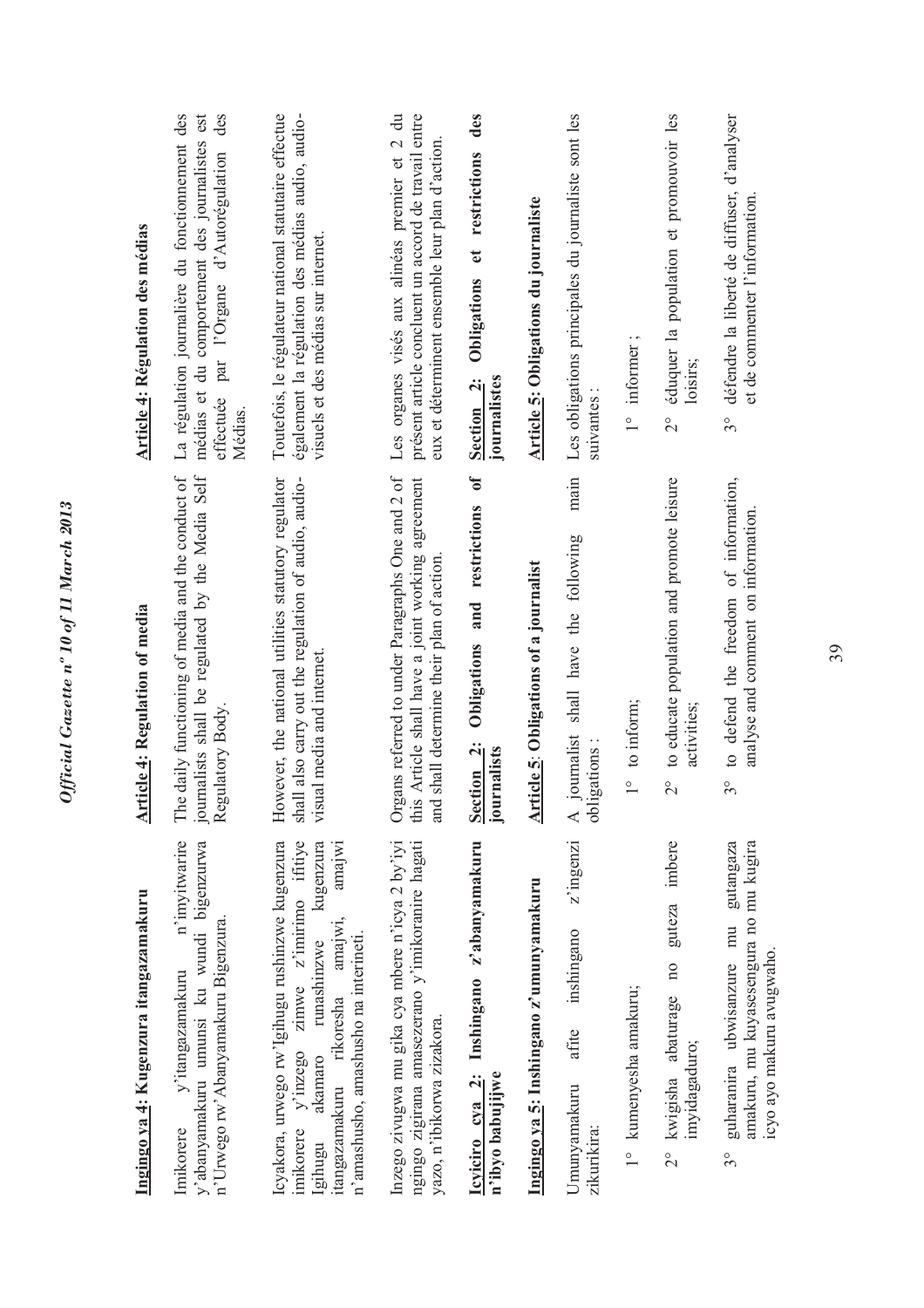| Ingingo ya 6: Ibyo umunyamakuru abujijwe<br>Uburenganzira bwo kumenya cyangwa gutangaza<br>gutangaza                                                                                                                                                                           | $\boldsymbol{\mathfrak{a}}$<br>The right to know or to publish documents from<br>$\mathbf{c}$<br>publications<br>Prohibited<br>Article 6:<br>rnalist<br>ioi                                                                   | Le droit de prendre connaissance ou de diffuser<br><b>Article 6: Publications interdites au journaliste</b>                                                                                                                                                                    |
|--------------------------------------------------------------------------------------------------------------------------------------------------------------------------------------------------------------------------------------------------------------------------------|-------------------------------------------------------------------------------------------------------------------------------------------------------------------------------------------------------------------------------|--------------------------------------------------------------------------------------------------------------------------------------------------------------------------------------------------------------------------------------------------------------------------------|
| mu Butegetsi Nyubahirizategeko cyangwa mu<br>inyandiko zivuye mu Butegetsi Nshingamategeko,<br>Butegetsi bw'Ubucamanza bushobora kugabanywa<br>mu gihe hagomba kubahirizwa:                                                                                                    | Legislative, Executive or Judicial Powers may be<br>limited where necessary in respect of:                                                                                                                                    | des documents émanant des Pouvoirs Législatif,<br>Exécutif ou Judiciaire peut être limité dans le<br>respect:                                                                                                                                                                  |
| w'Igihugu<br>ry'umutekano<br>n'iry'ubusugire bwacyo;                                                                                                                                                                                                                           | confidentiality in the national security and<br>national integrity;<br>$\frac{1}{\sqrt{2}}$                                                                                                                                   | $\mathsf{de}$<br>$\sigma$<br>du secret de la sécurité nationale<br>l'intégrité du territoire national;<br>$\overset{\circ}{\phantom{0}}$                                                                                                                                       |
| ibanga ry'impaka z'ubucamanza, iz'Inteko<br>Ishinga Amategeko n'iz'Inama y'Abaminisitiri<br>zose zibereye mu muhezo.                                                                                                                                                           | Cabinet<br>proceedings,<br>and<br>of judicial<br>sessions<br>camera.<br>deliberations in<br>confidentiality<br>parliamentary<br>$\overset{\circ}{\sim}$                                                                       | judiciaires, des<br>sessions parlementaires ainsi que du Conseil<br>des Ministres tenus à huis clos<br>du secret des délibérations<br>$\overset{\circ}{\sim}$                                                                                                                  |
| Ingingo ya 7: Ibibujijwe mu itangazamakuru<br>rigenewe abana                                                                                                                                                                                                                   | Article 7: Restrictions to media for children                                                                                                                                                                                 | Article 7: Restrictions aux médias destinés aux<br>enfants                                                                                                                                                                                                                     |
| ribujijwe<br>by'umwihariko kuba urubuga rw'ibishushanyo,<br>ari byo byose<br>birata cyangwa<br>by'urugomo, urukozasoni n'ubwomanzi bishobora<br>abana<br>kubayobya no kubatesha umutwe.<br>inkuru cyangwa ibitekerezo<br>byamamaza ibikorwa ibyo<br>rigenewe<br>Itangazamakuru | The media for children is particularly prohibited<br>praising or promoting any malicious, indecent and<br>from acting as illustrations, story or opinion<br>delenquency acts that are likely to divert or<br>demoralize them. | Les médias destinés aux enfants ne doivent pas<br>actes de violence, d'atteinte à la pudeur et de<br>être particulièrement un réseau d'illustrations des<br>récits ou des opinions vantant ou promouvant tous<br>délinquance de nature à les dérouter ou à les<br>démoraliser. |
| Ubwisanzure<br>$\ddot{\dot{\bf{c}}}$<br>bw'itangazamakuru<br>cya                                                                                                                                                                                                               | Section 3: Freedom of the media                                                                                                                                                                                               | Section 3 : Liberté des médias                                                                                                                                                                                                                                                 |
| bwo kumenya<br>Ingingo ya 8: Ubwisanzure<br>amakuru n'ubwo kuyatangaza                                                                                                                                                                                                         | Article 8: Freedom to receive and broadcast<br>information                                                                                                                                                                    | Article 8: Liberté de recevoir et de diffuser des<br>informations                                                                                                                                                                                                              |
| Ubwisanzure bw'itangazamakuru n'ubwo kumenya<br>amakuru buremewe kandi bwubahirizwa na Leta.                                                                                                                                                                                   | Freedom of the media and freedom to receive<br>information are recognised and respected by the                                                                                                                                | La liberté des médias et celle de recevoir les<br>informations sont reconnues et respectées par                                                                                                                                                                                |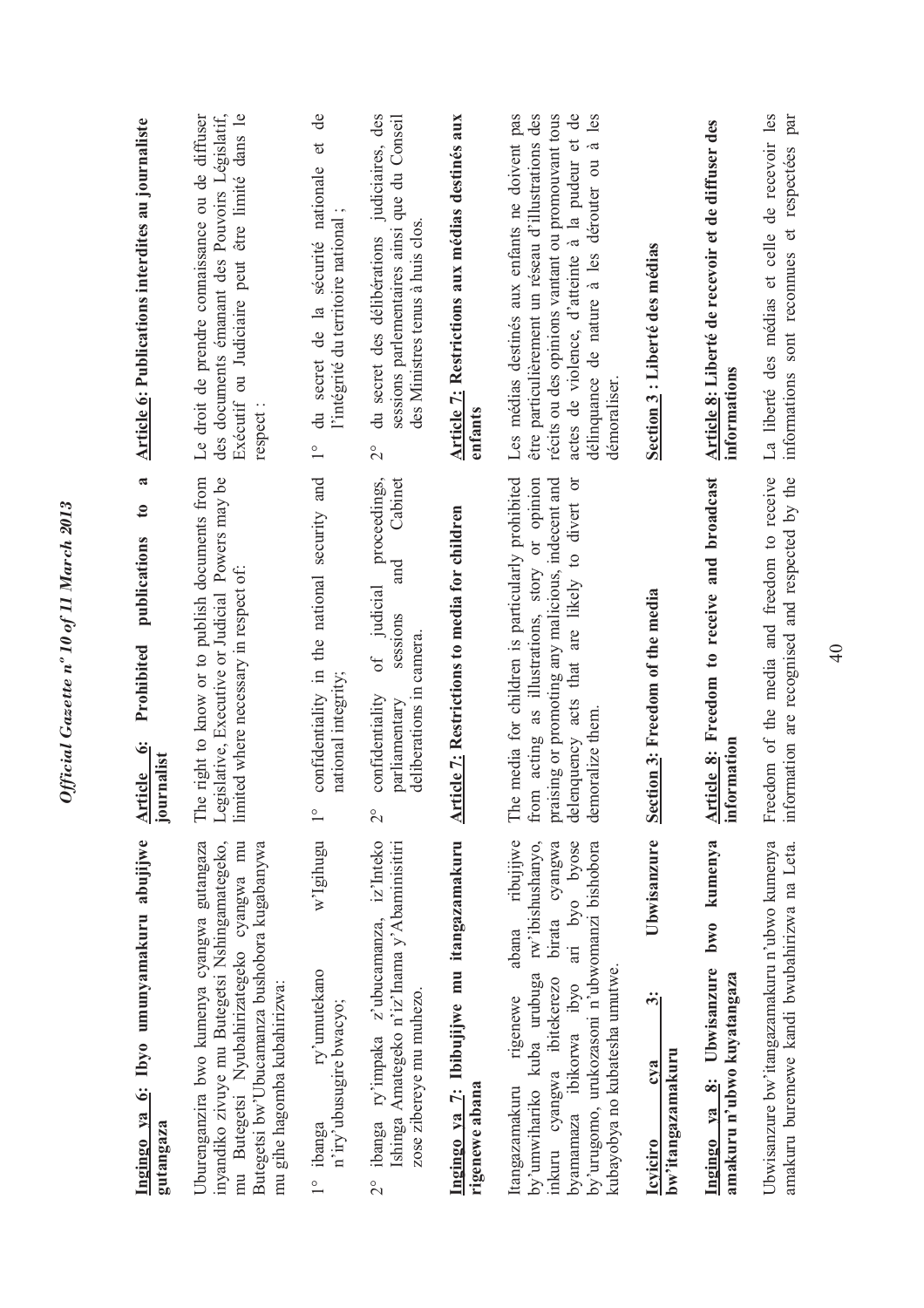| l'Etat. Cette liberté est utilisée conformément à la<br>$\Xi$                            | de collecter, recevoir, donner et diffuser des<br>Tout journaliste jouit de la liberté d'exprimer ses<br>opinions; cette liberté comprend les prérogatives<br>informations ou des opinions par les moyens des<br>médias                                          | Article 9: Limites à la liberté d'opinions et<br>d'information                                            | La censure de l'information n'est pas autorisée. | mœurs, au droit du citoyen à l'honneur et à sa<br>pas faire l'objet d'immixtion dans sa vie privée,<br>celle de sa famille; et cette liberté n'est reconnue<br>Cependant la liberté d'opinions et d'information<br>réputation devant les autres citoyens, au droit à ne<br>me doivent pas nuire à l'ordre public et aux bonnes<br>que si elle ne nuit pas à la protection des enfants.<br>and     | Article 10: Modalités de saisie           | Le matériel du journaliste ne fait pas l'objet de<br>saisie | Lorsqu'il y a délit de presse, la saisie est opérée<br>sur les écrits et enregistrements audiovisuels mis<br>en cause.                                                 | décision<br>par<br>que<br>ordonnée<br>n'est<br>saisie<br>$\mathbb{L}\mathfrak{a}$ |
|------------------------------------------------------------------------------------------|------------------------------------------------------------------------------------------------------------------------------------------------------------------------------------------------------------------------------------------------------------------|-----------------------------------------------------------------------------------------------------------|--------------------------------------------------|---------------------------------------------------------------------------------------------------------------------------------------------------------------------------------------------------------------------------------------------------------------------------------------------------------------------------------------------------------------------------------------------------|-------------------------------------------|-------------------------------------------------------------|------------------------------------------------------------------------------------------------------------------------------------------------------------------------|-----------------------------------------------------------------------------------|
| applicable<br>6 <sup>o</sup><br>Such freedom shall<br>accordance with the Law.<br>State. | Every journalist has the right to freedom of<br>opinion and expression; this right includes the<br>right to seek, receive, give and broadcast<br>information and ideas through any media.                                                                        | Article 9: Limits to freedom of opinions and<br>information                                               | Censorship of information is prohibited.         | information shall not jeopardize the general public<br>good morals, individual's right to<br>family; the freedom shall also be recognized if it<br>honour and reputation in the public eye and to the<br>right to inviolability of a person's private life and<br>is not detrimental to the protection of children<br>opinions<br>of<br>freedom<br>the<br>order and<br>However,                   | <b>Article 10: Modalities for seizure</b> | material of a journalist shall not be seized.<br>The        | an offence in media, seizure shall be<br>audio-visual<br>and<br>recordings which are questionable.<br>documents<br>$\overline{\mathrm{m}}$<br>If there is<br>exercised | Seizure shall only be exercised on urgent court                                   |
| hakurikijwe<br>bukoreshwa<br>ibiteganywa n'amategeko.<br>bwisanzure<br>Ubwo              | ubwisanzure bwo<br>ubwo burenganzira<br>bukubiyemo ubwisanzure bwo gutara, kwakira,<br>gutangaza amakuru n'ibitekerezo<br>bunyuranye<br>uburyo<br>afite<br>ibitekerezo;<br>munyamakuru<br>bw'itangazamakuru.<br>hakoreshejwe<br>gutanga no<br>kugaragaza<br>Buri | Ingingo ya 9: Aho ubwisanzure bwo kugaragaza<br>amakuru<br>kumenya<br>n'ubwo<br>bugarukira<br>ibitekerezo | Kuburizamo inkuru ntibyemewe.                    | Icyakora ubwisanzure bwo kugaragaza ibitekerezo<br>ntibugomba<br>rubanda<br>bwa buri<br>y'abandi n'ubwo kutagira uwivanga mu mibereho<br>ye bwite n'iy'umuryango we; bwemerwa kandi iyo<br>muntu bwo kugira icyubahiro n'agaciro mu maso<br>iboneye, uburenganzira<br>rya<br>butabangamiye irengerwa ry'abana.<br>amakuru<br>rusange<br>ituze<br>kumenya<br>kubangamira<br>n'imvifatire<br>n'ubwo | Ingingo ya 10: Uko gufatira bikorwa       | Ibikoresho by'umunyamakuru ntibifatirwa.                    | Iyo habayeho icyaha mu itangazamakuru, gufatira<br>n'amashusho<br>amajwi<br>nyandiko,<br>byakemanzwe.<br>$\mathbb{R}$<br>bikorwa                                       | gusa ku cyemezo cyihutirwa<br>Gufatira bikorwa                                    |

## Official Gazette nº 10 of 11 March 2013 *Official Gazette nº 10 of 11 March 2013*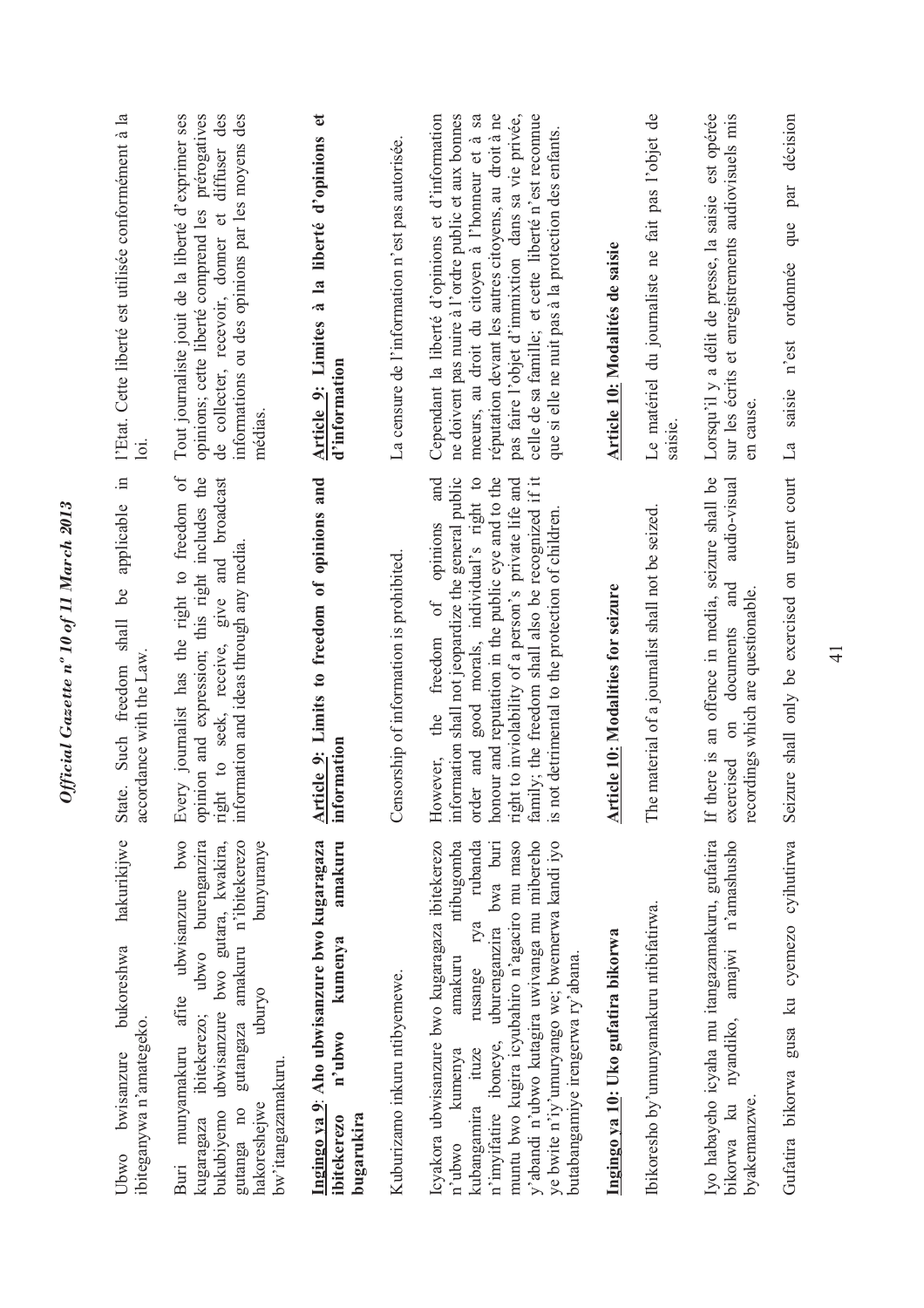| cy'urukiko bitabujije urubanza gukomeza.                                                                                                                                                                                                                                                                                            | decision without prejudice to continuation of the<br>proceedings.                                                                                                                                                                                                                   | judiciaire en référé sans préjudice du jugement sur<br>le fond                                                                                                                                                                                                                                                  |
|-------------------------------------------------------------------------------------------------------------------------------------------------------------------------------------------------------------------------------------------------------------------------------------------------------------------------------------|-------------------------------------------------------------------------------------------------------------------------------------------------------------------------------------------------------------------------------------------------------------------------------------|-----------------------------------------------------------------------------------------------------------------------------------------------------------------------------------------------------------------------------------------------------------------------------------------------------------------|
| ikigo<br>bikorwa<br>byafatiwe<br>gufatira<br>hakurikijwe amategeko agenga ifatira.<br>cy'Itangazamakuru n'urukiko,<br>ibihano<br>kurangiza<br>Мu                                                                                                                                                                                    | In order to enforce the judicial decision against a<br>media company, seizure shall be exercised in<br>governing<br>with legal provisions<br>accordance<br>seizure                                                                                                                  | Dans l'exécution d'une décision judiciaire contre<br>fait<br><b>SC</b><br>saisie<br>une entreprise de médias, la<br>conformément à la loi y relative.                                                                                                                                                           |
| UMUTWE WA III: UBURENGANZIRA<br>BW'ABANYAMAKURU                                                                                                                                                                                                                                                                                     | APTER III: RIGHTS OF JOURNALISTS<br>FO                                                                                                                                                                                                                                              | <b>DES</b><br><b>DROITS</b><br>$\ddot{\Xi}$<br><b>JOURNALISTES</b><br><b>CHAPITRE</b>                                                                                                                                                                                                                           |
| Ingingo ya 11: Uburenganzira bwo gushinga<br>ikigo cy'itangazamakuru                                                                                                                                                                                                                                                                | <b>Article 11: Right to establish a media company</b>                                                                                                                                                                                                                               | Article 11: Droit de création d'une entreprise<br>de médias                                                                                                                                                                                                                                                     |
| ikigo<br>cy'itangazamakuru bwemerewe buri muntu wese<br>cyangwa umuryango ufite ubuzimagatozi, mu gihe<br>hubahirijwe ibikubiye muri iri tegeko n'andi<br>gushinga<br>pwo<br>Uburenganzira<br>mategeko                                                                                                                              | $\mathbf{S}$ .<br>with the provisions of this Law and<br>any person or legal entity in<br>establish a media company<br>$\overline{c}$<br>$\circ$<br>accordance<br>pezing<br>right<br>other laws<br>The<br>reco                                                                      | Le droit de créer une entreprise de médias est<br>reconnu à toute personne physique ou morale<br>jouissant de la personnalité juridique dans le<br>respect des dispositions de la présente loi et des<br>autres lois                                                                                            |
| Ingingo ya 12: Uburenganzira bwo gutara<br>amakuru                                                                                                                                                                                                                                                                                  | Article 12: Right to collect information                                                                                                                                                                                                                                            | Article 12: Droit de collecte d'information                                                                                                                                                                                                                                                                     |
| Haseguriwe ibiteganywa n'ingingo ya 6 y'iri<br>afite uburenganzira<br>busesuye bwo kugera aho ari ho hose yakura<br>inkuru, ubwo guperereza mu bwisanzure ku bintu<br>kandi<br>$n'$ iri<br>ibiteganywa<br>y'Igihugu,<br>akanabitangaza hubahirizwa<br>birebana n'imigendekere<br>umunyamakuru<br>tegeko n'andi mategeko.<br>tegeko, | Notwithstanding the provisions of Article 6 of this<br>them in respect of the provisions of this Law and<br>sources of information and the right to freely<br>inquire on all events of public life, and to publish<br>Law, a journalist shall have free access to all<br>other Laws | Sous réserve des dispositions de l'article 6 de la<br>présente loi, un journaliste a libre accès à toutes<br>les sources d'information et a droit d'enquêter<br>librement sur tous les faits de la vie publique et de<br>les publier dans le respect des dispositions de la<br>présente loi et des autres lois. |
| ry'ibanga<br>Iyubahirizwa<br>13:<br>ry'umunyamakuru<br>ya<br>Ingingo                                                                                                                                                                                                                                                                | journalist<br>$\overline{\mathbf{c}}$<br>$\mathfrak{b}$<br>Respect<br>confidentiality<br>13:<br><b>Article</b>                                                                                                                                                                      | Article 13: Respect du secret professionnel du<br>journaliste                                                                                                                                                                                                                                                   |
| Ibanga ry'umunyamakuru rigomba kubahirizwa ku                                                                                                                                                                                                                                                                                       | shall be<br>Professional journalist confidentiality                                                                                                                                                                                                                                 | est<br>Le secret professionnel du journaliste lui                                                                                                                                                                                                                                                               |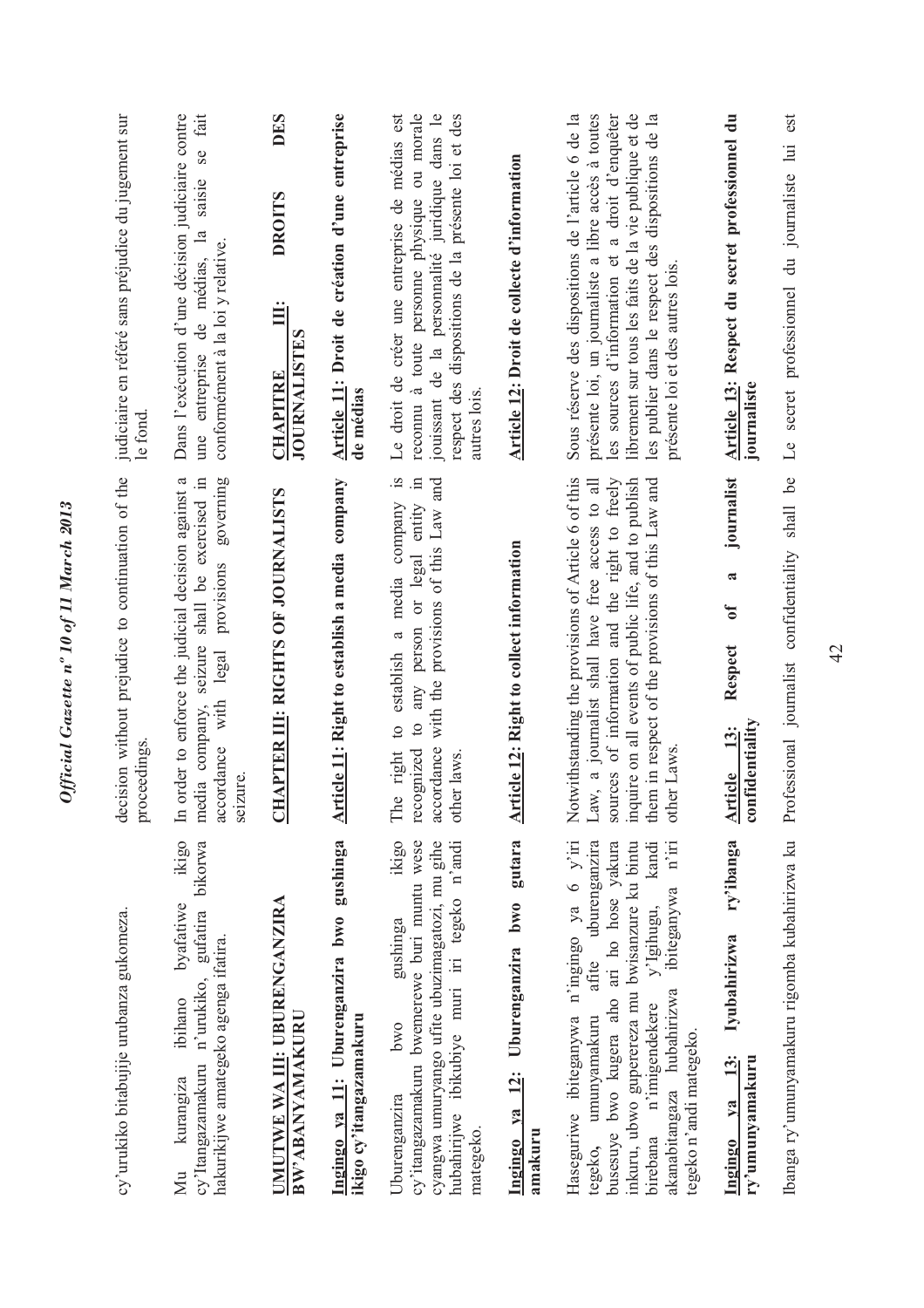| garanti quant aux sources de ses informations, de<br>emmagasinée<br>$\overline{\mathrm{d}}$<br>audiovisuels, ou ses prises de vue ainsi que toute<br>ses notes, de ses enregistrements audio<br>$\sigma$<br>collectée<br>électroniquement<br>information<br>ð<br>audiovisual<br>sources | au<br>des<br>d'information<br>ordonner<br>mener<br>$\mathbf{d}\mathbf{e}$<br>révéler la source<br>peut<br>enquêtes et des poursuites pénales<br>lorsqu'il est jugé nécessaire<br>juridiction<br>g<br>$\frac{a}{a}$<br>journaliste<br>Toutefois, | qui lui<br>Article 14: Droit du journaliste de se servir<br>ceux<br>d'une personne ressource ou<br>donnent des directives  | Le journaliste, dans l'exercice de sa profession,<br>Il ne peut toutefois être tenu responsable des<br>peut se servir dans le cadre de son travail de toute<br>personne qu'il juge suffisamment compétente<br>propos tenus par son interlocuteur et rapportés<br>pour analyser ou commenter un événement donné.<br>textuellement | Le journaliste a le droit de refuser toute pression<br>et n'accepter de directives rédactionnelles que des<br>responsables de la rédaction de la publication ou<br>du média qui l'emploient.                     | Article 15: Voie de recours du journaliste                         | d'Autorégulation des Médias ou les autres<br>Le journaliste lésé dans les droits lui reconnus par<br>l'Organe<br>saisir<br>peut<br>$\overline{a}$<br>présente<br>$\mathbf{a}$ |
|-----------------------------------------------------------------------------------------------------------------------------------------------------------------------------------------------------------------------------------------------------------------------------------------|-------------------------------------------------------------------------------------------------------------------------------------------------------------------------------------------------------------------------------------------------|----------------------------------------------------------------------------------------------------------------------------|----------------------------------------------------------------------------------------------------------------------------------------------------------------------------------------------------------------------------------------------------------------------------------------------------------------------------------|------------------------------------------------------------------------------------------------------------------------------------------------------------------------------------------------------------------|--------------------------------------------------------------------|-------------------------------------------------------------------------------------------------------------------------------------------------------------------------------|
| recordings or film shooting as well as any<br>information collected and stored electronically<br>in respect of his/her<br>$\sigma$<br>audio<br>notes,<br>information,<br>guaranteed                                                                                                     | However, the court may order a journalist to<br>reveal his/her sources of information whenever it<br>is considered necessary for purposes of carrying<br>out investigations or criminal proceedings.                                            | those who provide<br>Article 14: Right of a journalist to call on any<br>resourceful person and<br>instructions to him/her | advice from any resourceful person he/she<br>journalist, in his/her profession, may seek<br>considers sufficiently competent in order to<br>or comment on any information.<br>However, a journalist shall not be liable for any<br>comments made by the resourceful person and<br>which was reported verbatim<br>analyse<br>∢    | journalist has the right to refuse any pressure<br>and he/she shall be issued with instructions only<br>by members of the editorial team of a publication<br>or media which employs him/her.<br>$\overline{A}$ j | ticle 15: Remedies available to the journalist<br>$\sum_{i=1}^{n}$ | ournalist whose rights recognised by this Law<br>not respected may lodge a petition with the<br>Media Self Regulatory Body or any other<br>$\overline{A}$ j<br>are            |
| kimwe n'inkuru yataye akayibika ku buryo<br>birebana n'aho yataye inkuru, aho yakuye ibyo<br>yanditse, ibyo yafashe mu majwi cyangwa mu<br>majwi n'amashusho cyangwa ibyo yafotoye,<br>bw'ikoranabuhanga.                                                                               | gutegeka<br>umunyamakuru kuvuga aho yakuye amakuru, igihe<br>bibaye ngombwa ko hakorwa iperereza cyangwa<br>rushobora<br>urukiko<br>ikurikiranabyaha.<br>Icyakora,                                                                              | Uburenganzira<br>undi<br>kwifashisha<br>muntu n'abamuha amabwiriza<br>bw'umunyamakuru bwo<br>$14$ :<br>$1$<br>Ingingo      | ashobora<br>buhagije kugira ngo asesengure cyangwa agire icyo<br>avuga ku nkuru iyo ari yo yose. Ntashobora ariko<br>kwifashisha umuntu wese abonamo ubushobozi<br>kuryozwa ibyo uwo muntu yavuze bigatangazwa<br>Umunyamakuru, mu mwuga we,<br>uko biri.                                                                        | Umunyamakuru afite uburenganzira bwo kwanga<br>igitangazamakuru<br>ari cyo cyose, kandi ahabwa<br>b'ubwanditsi<br>n'abayobozi<br>cyangwa<br>bw'ikinyamakuru<br>igitutu icyo<br>akorera gusa.<br>amabwiriza       | Ingingo ya 15: Uburyo umunyamakuru asaba<br>kurenganurwa           | Umunyamakuru warenganyijwe mu burenganzira<br>Urwego rw'Abanyamakuru Bigenzura cyangwa<br>yemerewe muri iri tegeko ashobora kwitabaza                                         |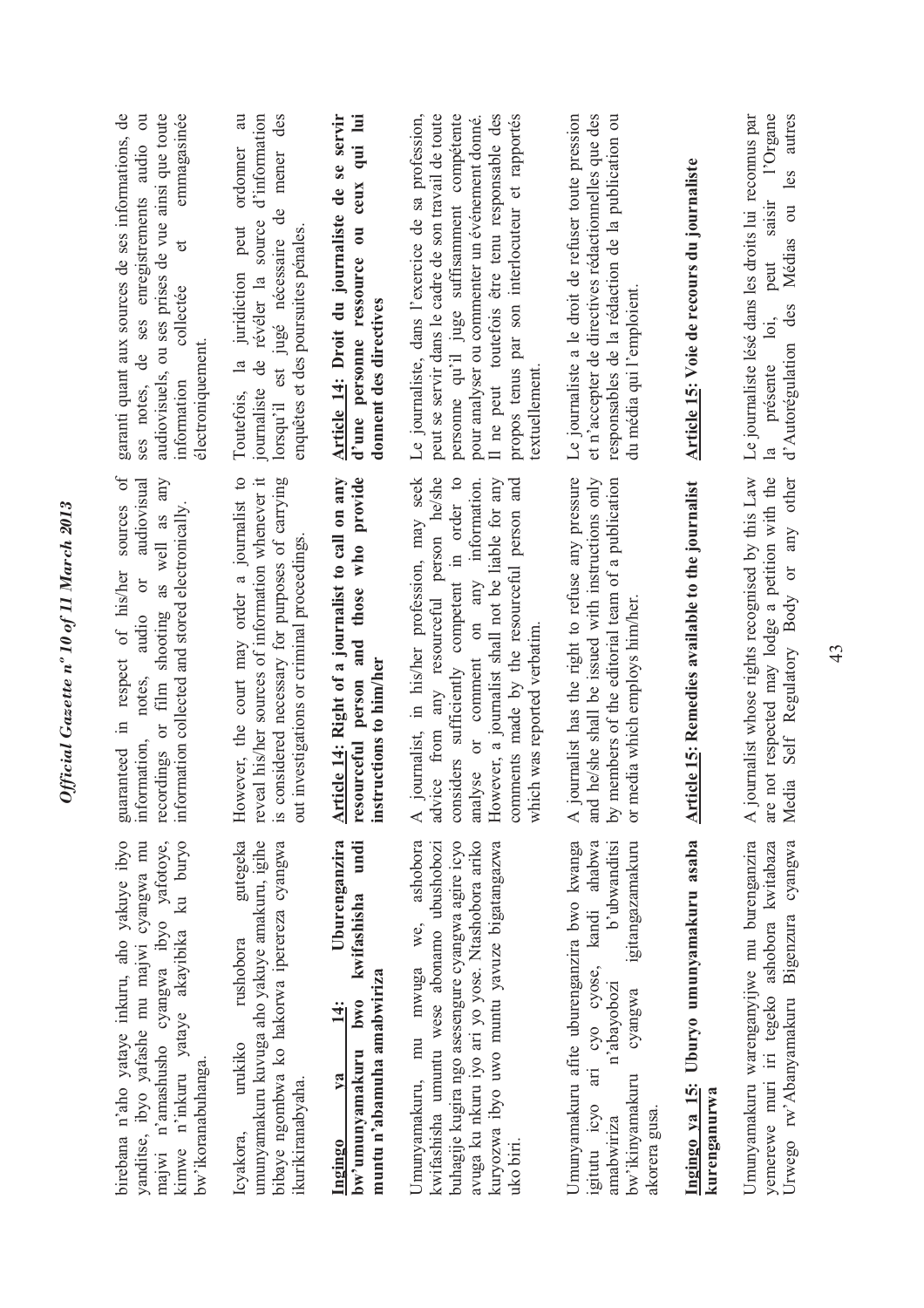| pour le règlement<br>compétentes<br>l'amiable du problème<br>institutions<br>competent organs to amicably resolve any matter. | Lorsque le journaliste n'est pas satisfait, il peut<br>saisir une juridiction compétente.<br>case the journalist is not satisfied, he/she may<br>refer the matter to the competent court | <b>DES</b><br><b>FONCTIONNEMENT</b><br>ORGANES DE MEDIAS<br>$\mathbf{N}$ :<br><b>CHAPITRE</b><br>APTER IV: FUNCTIONING OF MEDIA | Section première: Dispositions générales<br><b>Section One: General provisions</b> | $d'$ un<br>lancement<br>de<br>Article 16: Conditions<br>organe de médias<br>media<br>$\tilde{\phantom{a}}$<br><b>Article 16: Requirements to launch</b> | Avant de lancer un nouvel organe de médias, son<br>compétente<br>addressée<br>propriétaire ou une autre personne<br>écrite<br>doit en faire la demande<br>l'organe public compétent.<br>Before setting up a new media organ, its owner or<br>any other competent person shall apply in writing<br>the competent public organ. | Lorsqu'il s'agit d'un organe de média public, le<br>de ce<br>nouvel organe de médias fait la demande écrite<br>Président du Conseil d'Administration<br>l'organe compétent<br>If it is a public media organ, the Chaiperson of the<br>Board of Directors of the new media organ which<br>needs to be set up shall file the written application | les<br>conditions de lancement d'un organe de médias.<br>détermine<br>compétent<br>public<br>L'organe<br>The competent public organ shall put in place<br>instructions to determine the requirements for<br>setting up the media organ | pouvant pas être<br>Chef d'un organe<br>ou Rédacteur en<br>Article 17: Personne ne<br><b>Directeur</b><br>de médias<br>$\mathbf{a}$<br>be<br>$\mathbf{c}$<br>Publishing Director or a Chief-Editor<br>entitled<br>not<br>Person | Toute personne jouissant d'une immunité ne peut<br>être Directeur ou Rédacteur en Chef d'un organe<br>a<br>a Chief-Editor of a media<br>person who enjoys immunity shall not be |
|-------------------------------------------------------------------------------------------------------------------------------|------------------------------------------------------------------------------------------------------------------------------------------------------------------------------------------|---------------------------------------------------------------------------------------------------------------------------------|------------------------------------------------------------------------------------|---------------------------------------------------------------------------------------------------------------------------------------------------------|-------------------------------------------------------------------------------------------------------------------------------------------------------------------------------------------------------------------------------------------------------------------------------------------------------------------------------|------------------------------------------------------------------------------------------------------------------------------------------------------------------------------------------------------------------------------------------------------------------------------------------------------------------------------------------------|----------------------------------------------------------------------------------------------------------------------------------------------------------------------------------------------------------------------------------------|---------------------------------------------------------------------------------------------------------------------------------------------------------------------------------------------------------------------------------|---------------------------------------------------------------------------------------------------------------------------------------------------------------------------------|
|                                                                                                                               | $\mathbb{H}$                                                                                                                                                                             | <b>ORGANS</b><br>리                                                                                                              |                                                                                    | organ                                                                                                                                                   | $\frac{1}{2}$                                                                                                                                                                                                                                                                                                                 | with such an organ                                                                                                                                                                                                                                                                                                                             |                                                                                                                                                                                                                                        | Article 17:                                                                                                                                                                                                                     | publishing Director or<br>$\prec$                                                                                                                                               |
| izindi nzego zibifitiye ububasha zigakemura icyo<br>kibazo mu bwumvikane.                                                     | ashobora<br>gutanga ikirego mu rukiko rubifitiye ububasha.<br>atanyuzwe<br>munyamakuru<br>Iyo uwo                                                                                        | IMIKORERE<br>i.<br>Y'IBITANGAZAMAKURU<br>$\geqslant$<br>UMUTWE                                                                  | Icyiciro cya mbere: Ingingo rusange                                                | gutangiza<br>mu<br>Ibisabwa<br>Ingingo ya 16:<br>igitangazamakuru                                                                                       | gishya,<br>nyiracyo cyangwa undi ubifitiye ububasha agomba<br>kubisaba mu nyandiko urwego rwa Leta rubifitiye<br>Mbere yo gutangiza igitangazamakuru<br>ububasha.                                                                                                                                                             | w'lnama y'ubuyobozi w'icyo gitangazamakuru<br>Iyo igitangazamakuru ari icya rubanda, Umuyobozi<br>gishaka gutangira ni we wandikira urwo rwego.                                                                                                                                                                                                | Urwego rwa Leta rubifitiye ububasha rushyiraho<br>gutangiza<br>amabwiriza agena ibisabwa mbere yo<br>igitangazamakuru                                                                                                                  | Umuyobozi<br>Mukuru<br>17: Utemerewe kuba<br>Umwanditsi<br>w'igitangazamakuru<br>Ingingo ya<br>cyangwa                                                                                                                          | Umuntu ufite ubudahungabanywa ntashobora kuba<br>Mukuru<br>Umwanditsi<br>cyangwa<br>Umuyobozi                                                                                   |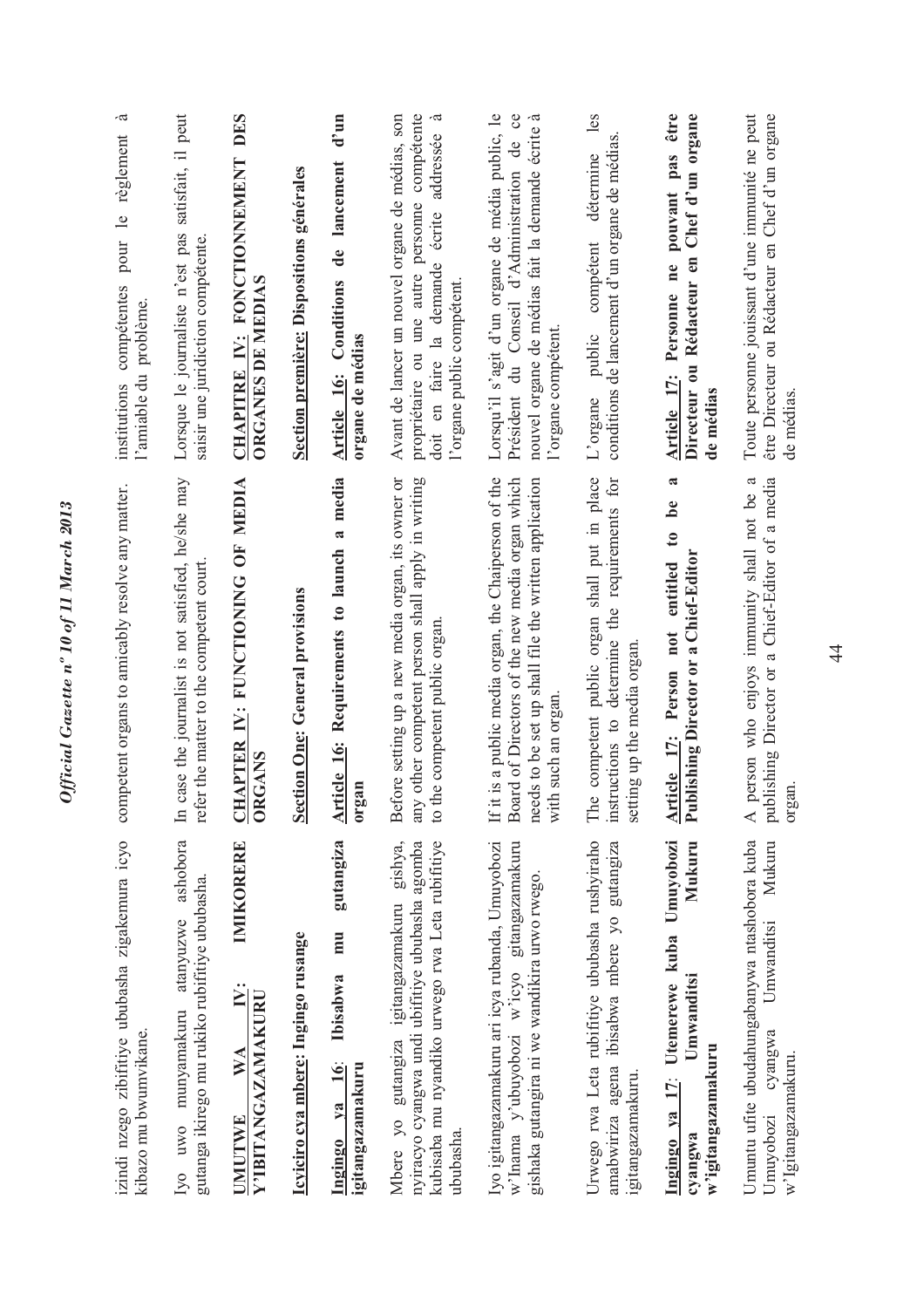| $\overline{\mathbf{c}}$<br>visuels<br>audio,<br>Médias<br>audiovisuels<br>$\mathbf{r}$<br><b>Section</b>          | Article 18: Diffusion des programmes d'un<br>autre organe de médias | $\overline{\mathrm{d}}$<br>programme d'un autre organe de médias audio,<br>audiovisuels peut diffuser à travers sa ligne un<br>Régulateur National<br>aux<br>conformément<br>visuel<br>audio,<br>établies par le<br>médias<br>audiovisuels<br>de<br>Un organe<br>visuel ou<br>modalités<br>Statutaire.                                                                                 | Section 3 : Médias utilisant l'internet                                     | Article 19: Droit au site internet                                | lequel elle publie l'information destinée à la<br>masse. Poster ou envoyer l'information via<br>Internet n'exige pas que l'on soit journaliste de<br>Toute personne a le droit de recevoir, publier ou<br>Elle a le droit de créer son propre site internet par<br>envoyer des informations à travers le site internet.<br>profession.                     | Article 20: Application des dispositions de la<br>présente loi | Les dispositions de la présente loi en rapport avec |
|-------------------------------------------------------------------------------------------------------------------|---------------------------------------------------------------------|----------------------------------------------------------------------------------------------------------------------------------------------------------------------------------------------------------------------------------------------------------------------------------------------------------------------------------------------------------------------------------------|-----------------------------------------------------------------------------|-------------------------------------------------------------------|------------------------------------------------------------------------------------------------------------------------------------------------------------------------------------------------------------------------------------------------------------------------------------------------------------------------------------------------------------|----------------------------------------------------------------|-----------------------------------------------------|
| Section 2: Audio, visual or Audiovisual media                                                                     | Article 18: Broadcasting programs of another<br>dia organ<br>me     | broadcast on its line a program of another audio,<br>audio, visual or audiovisual media organ may<br>visual or audiovisual media organ in accordance<br>with modalities set by a national utilities statutory<br>regulator.<br>$\overline{A}$ n                                                                                                                                        | Section 3: Internet based media                                             | <b>Article 19:</b> Right to a website                             | Every person has the right to receive, disseminate<br>send information through internet. He/she is<br>which he/she disseminates the information to<br>entitled to the right of creating a website through<br>many people. Posting or sending information<br>through the internet does not require the user to be<br>a professional journalist.<br>$\sigma$ | Article 20: Enforcement of provisions of this<br>Law           | Provisions of this Law relating to print media and  |
| rikoresha<br>amajwi<br>cya 2: Itangazamakuru<br>cyangwa<br>amashusho<br>n'amashusho<br>amajwi,<br><b>Icyiciro</b> | Ingingo ya 18: Guhitisha gahunda z'ikindi<br>gitangazamakuru        | Igitangazamakuru gikoresha amajwi, amashusho<br>cyangwa amajwi n'amashusho gishobora guhitisha<br>amajwi, amashusho<br>cyangwa amajwi n'amashusho mu buryo bugenwa<br>imikorere y'inzego zimwe z'imirimo ifitiye<br>gahunda y'ikindi<br>kugenzura<br>n'Urwego rw'Igihugu rushinzwe<br>gikoresha<br>wacyo<br>gitangazamakuru<br>Igihugu akamaro.<br>muyoboro<br>$\overline{\mathbf{a}}$ | rikoresha<br>Itangazamakuru<br>$\ddot{\cdot}$<br>Icyiciro cya<br>interineti | Ingingo ya 19: Uburenganzira bwo gukora<br>urubuga rwa interineti | Buri muntu wese afite uburenganzira bwo kwakira,<br>rwa interineti anyuzaho amakuru ashaka ko agera<br>kuri<br>interineti. Afite uburenganzira bwo gukora urubuga<br>ku bantu benshi. Gushyira cyangwa kohereza<br>inkuru kuri interineti ntibisaba ko ubikoze aba ari<br>amakuru<br>kunyuza, cyangwa kohereza<br>umunyamakuru w'umwuga.                   | $z$ iri<br>20: Ikurikizwa ry'ingingo<br>Ingingo ya<br>tegeko   | z'iri tegeko zerekeye itangazamakuru<br>Ingingo     |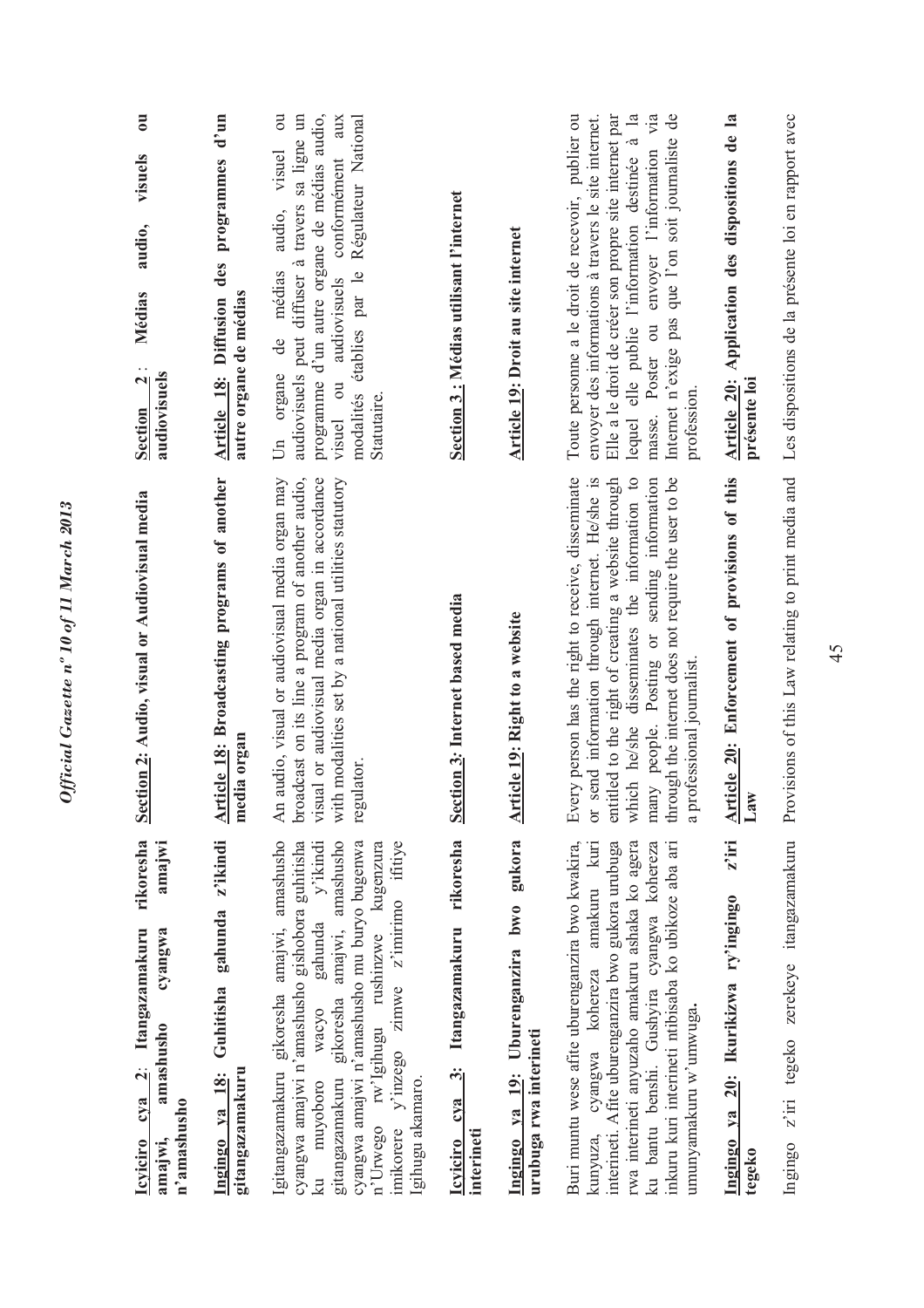| $\overline{\mathrm{c}}$<br>médias audio<br>également<br>d'internet.<br>l'information publiée par voie<br>s'appliquent<br>écrits et les<br>audiovisuels<br>les médias<br>audio or audiovisual media shall also apply on | CHAPITRE V: DROIT DE CORRECTION,<br>DE RÉPONSE ET DE RECTIFICATION<br>APTER V: RIGHT OF CORRECTION, | Section 2: Droit de correction, de réponse et de<br>rectification dans la presse écrite<br>and                                                                         | Article 21: Droit de correction, de réponse ou<br>de rectification<br>$\mathbf{C}$<br>reply<br>correction, | article ou une nouvelle publié dans un organe de<br>associations,<br>institutions publiques et organisations dotées de la<br>personnalité juridique ont le droit de réclamer la<br>correction, la réponse ou la rectification d'un<br>physique,<br>personne<br>Toute<br>média<br>Every individual, associations, public entities and<br>organizations with legal personality shall have the<br>right to request for correction, reply or<br>rectification of an article or a story published in a | La demande de correction, de réponse ou de<br>rectification est adressée au Directeur de l'organe<br>de médias par lettre recommandée, lettre remise<br>en main avec accusé de réception ou courrier<br>électronique avec accusé de réception<br>Request for correction, reply or rectification shall<br>be submitted to the Publishing Director of media<br>organ in a registered mail, letter delivered with<br>electronic mail | de réponse ou de<br>l'Organe<br>par<br>définies<br>Les modalités de correction,<br>d'Autorégulation des Médias.<br>sont<br>rectification<br>The Media Self Regulatory body shall determine<br>modalities for correction, reply and rectification. |
|------------------------------------------------------------------------------------------------------------------------------------------------------------------------------------------------------------------------|-----------------------------------------------------------------------------------------------------|------------------------------------------------------------------------------------------------------------------------------------------------------------------------|------------------------------------------------------------------------------------------------------------|---------------------------------------------------------------------------------------------------------------------------------------------------------------------------------------------------------------------------------------------------------------------------------------------------------------------------------------------------------------------------------------------------------------------------------------------------------------------------------------------------|-----------------------------------------------------------------------------------------------------------------------------------------------------------------------------------------------------------------------------------------------------------------------------------------------------------------------------------------------------------------------------------------------------------------------------------|---------------------------------------------------------------------------------------------------------------------------------------------------------------------------------------------------------------------------------------------------|
| information published through the internet.                                                                                                                                                                            | PLY AND RECTIFICATION<br>UH<br>RE                                                                   | Section One: Right of correction, reply<br>rectification in print media                                                                                                | $\overline{\mathbf{f}}$<br>Right<br>Article 21:<br>rectification                                           | media organ                                                                                                                                                                                                                                                                                                                                                                                                                                                                                       | acknowledgement of receipt or<br>with acknowledgment of receipt.                                                                                                                                                                                                                                                                                                                                                                  |                                                                                                                                                                                                                                                   |
| ryandika n'irikoresha amajwi cyangwa amajwi<br>n'amashusho zikurikizwa no mu byerekeye<br>uburyo<br>bw'itangazamakuru rikoresheje interineti.<br>atangazwa hakoresheiwe<br>amakuru                                     | <b>JMUTWE WA V: UBURENGANZIRA BWO</b><br>GUKOSORA, GUSUBIZA NO KUGORORA                             | 0 <sub>W0</sub><br>mu<br>Uburenganzira<br>kugorora<br>$\overline{\mathbf{n}}$<br>itangazamakuru ryanditse<br>mbere:<br>gusubiza<br>CVA<br>gukosora,<br><u>Icyiciro</u> | gusaba<br>Ingingo ya 21: Uburenganzira bwo<br>gukosora, gusubiza cyangwa kugorora                          | Umuntu wese, amashyirahamwe, inzego za Leta<br>bifite<br>gusubiza<br>cyangwa kugorora inyandiko cyangwa inkuru<br>n'amategeko<br>uburenganzira bwo gusaba gukosora,<br>yatangajwe mu gitangazamakuru.<br>yemewe<br>n'imiryango                                                                                                                                                                                                                                                                    | Gusaba gukosora, gusubiza cyangwa kugorora<br>cy'iyakira<br>ifite<br>bishyikirizwa Umuyobozi w'igitangazamakuru mu<br>rutanzwe<br>y'ikoranabuhanga<br>urwandiko<br>icyemezo<br>akarutangira<br>rushinganye,<br>inyandiko<br>gihamya ko yakiriwe.<br>urwakiriye<br>rwandiko<br>cyangwa                                                                                                                                             | rugena<br>uburyo gukosora, gusubiza no kugorora bikorwa.<br>Urwego rw'Abanyamakuru Bigenzura                                                                                                                                                      |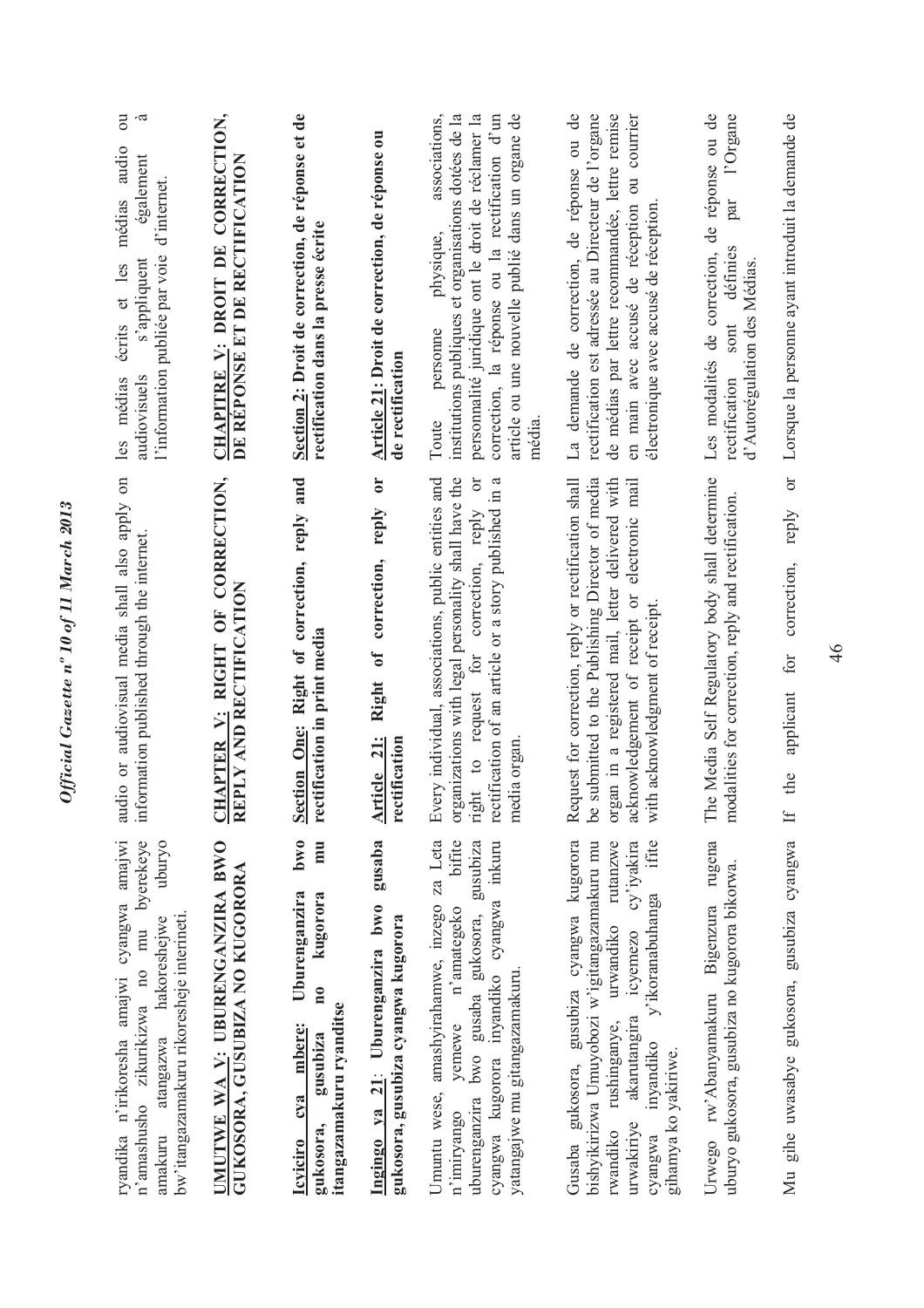ashobora Mu gihe binaniranye, ashobora kuregera Urukiko kugorora atanyuzwe n'imyanzuro, ashobora kwitabaza Urwego rw'Abanyamakuru Bigenzura. kwitabaza Urwego rw'Abanyamakuru Bigenzura. Mu gihe binaniranye, ashobora kuregera Urukiko atanyuzwe n'imyanzuro, rubifitiye ububasha. rubifitiye ububasha. kugorora

gusubiza, gukosora Ingingo ya 22: Inzego n'Imiryango bikoresha **Ingingo ya 22: Inzego n'Imiryango bikoresha uburenganzira bwo gusubiza, gukosora**   $bw0$ cyangwa kugorora **cyangwa kugorora** uburenganzira

Uburenganzira bwo gusubiza, gukosora cyangwa kugorora, bushobora gukoreshwa na Komisiyo byemewe n'amategeko, bifite mu nshingano zabyo kurengera uburenganzira bwa Muntu, bibyibwirije bandagajwe n'igitangazamakuru kikabatesha Uburenganzira bwo gusubiza, gukosora cyangwa kugorora, bushobora gukoreshwa na Komisiyo y'Igihugu y'Uburenganzira bwa Muntu n'izindi y'Igihugu y'Uburenganzira bwa Muntu n'izindi za Leta zibifitiye ububasha, nzego za Leta zibifitiye ububasha, amashyirahamwe cyangwa imiryango itari iya Leta amashyirahamwe cyangwa imiryango itari iya Leta byemewe n'amategeko, bifite mu nshingano zabyo kurengera uburenganzira bwa Muntu, bibyibwirije cyangwa bibisabwe, iyo umuntu cyangwa abantu cyangwa bibisabwe, iyo umuntu cyangwa abantu bandagajwe n'igitangazamakuru kikabatesha icyubahiro cyangwa icyizere bishingiye ku icyubahiro cyangwa icyizere bishingiye ku ivangura iryo ari ryo ryose, cyangwa ku zindi ivangura iryo ari ryo ryose, cyangwa ku zindi mpamvu zijyanye n'inshingano zabyo. mpamvu zijyanye n'inshingano zabyo.  $17680$ 

the person may file a case with the Media Self rectification is unsatisfied with the decision made, the person may file a case with the Media Self Regulatory Body. In the absence of amicable Regulatory Body. In the absence of amicable settlement, the person may file a case with the rectification is unsatisfied with the decision made, settlement, the person may file a case with the competent court. competent court.

Article 22: Bodies and Organisations exercising **Article 22: Bodies and Organisations exercising**  the right of reply, correction or rectification **the right of reply, correction or rectification**  The National Commission of Human Rights and other public competent organs, registered The National Commission of Human Rights and other public competent organs, registered associations or human rights or non government associations or human rights or non government organisations in charge of human rights, may at organisations in charge of human rights, may at their own initiative or upon request, exercise the their own initiative or upon request, exercise the right of reply, correction or rectification when a right of reply, correction or rectification when a person or a group of persons is/are subject to person or a group of persons is/are subject to accusations in a media organ, likely to harm their accusations in a media organ, likely to harm their reputation or confidence, on the basis of any form reputation or confidence, on the basis of any form of discriminarion or any other grounds based on of discriminarion or any other grounds based on their responsibilities. their responsibilities.

## Ingingo ya 23: Kubika ibiganiro n'amakuru **Ingingo ya 23: Kubika ibiganiro n'amakuru**

amajwi cyangwa amajwi n'amashusho kigomba kubika ibiganiro n'amakuru cyakoze, nibura igihe Ikigo cy'itangazamakuru rikoresha amajwi cyangwa amajwi n'amashusho kigomba kubika ibiganiro n'amakuru cyakoze, nibura igihe cy'itangazamakuru rikoresha  $cy'$ amezi atatu $(3)$ . cy'amezi atatu (3). Ikigo

Iyo habayeho ikibazo cyangwa ikirego kuri ibyo biganiro mbere y'uko amezi atatu (3) ashira, ukubika ibiganiro birangira ari uko icyo kibazo Iyo habayeho ikibazo cyangwa ikirego kuri ibyo biganiro mbere y'uko amezi atatu (3) ashira, ukubika ibiganiro birangira ari uko icyo kibazo

Article 23: Keeping recorded programmes **Article 23: Keeping recorded programmes**  The audio or audiovisual media organ is required to keep its recorded programmes and preserve The audio or audiovisual media organ is required to keep its recorded programmes and preserve them for at least three (3) months. them for at least three (3) months. If any complaint or petition relating to those months, the obligation to preserve the recorded If any complaint or petition relating to those programmes arises before expiry of three (3) programmes arises before expiry of three (3) months, the obligation to preserve the recorded

correction, de réponse ou de rectification n'est pas satisfaite de la décision prise, elle peut saisir satisfaite de la décision prise, elle peut saisir 'Organe d'Autorégulation des Médias. A défaut l'Organe d'Autorégulation des Médias. A défaut de règlement à l'amiable, elle peut saisir la de règlement à l'amiable, elle peut saisir la correction, de réponse ou de rectification n'est pas juridiction compétente. uridiction compétente.

## $\mathbf{d}\mathbf{e}$ Article 22: Organes et organisations exerçant le **Article 22: Organes et organisations exerçant le droit de réponse, de correction ou de**  droit de réponse, de correction ou **rectification**

Le droit de réponse, de correction ou de Le droit de réponse, de correction ou de rectification peut être exercé par la Commission Nationale des Droits de la Personne et autres organes publics compétents, des associations ou organes publics compétents, des associations ou organisations non gouvernementales agréées de défense des droits de la personne, à leur initiative ou sur demande, lorsqu'une personne ou un groupe de personnes ont, dans un organe de médias, fait l'objet d'imputations susceptibles de porter atteinte à leur honneur ou à leur réputation porter atteinte à leur honneur ou à leur réputation pour des raisons d'une quelconque discrimination ou d'autres considérations liées à leurs rectification peut être exercé par la Commission Nationale des Droits de la Personne et autres organisations non gouvernementales agréées de défense des droits de la personne, à leur initiative ou sur demande, lorsqu'une personne ou un groupe de personnes ont, dans un organe de médias, fait l'objet d'imputations susceptibles de pour des raisons d'une quelconque discrimination leurs  $\overline{a}$ ou d'autres considérations liées responsabilités. responsabilités.

## **Article 23: Conservation des enregistrements**  Article 23: Conservation des enregistrements des émissions **des émissions**

L'entreprise de médias audio ou audiovisuels doit enregistrer ses émissions et les conserver pendant L'entreprise de médias audio ou audiovisuels doit enregistrer ses émissions et les conserver pendant au moins trois (3) mois. au moins trois (3) mois.

Lorsqu'une réclamation ou une plainte portant sur ces émissions est déposée avant ce délai de trois (3) mois, l'obligation de conserver les les Lorsqu'une réclamation ou une plainte portant sur ces émissions est déposée avant ce délai de trois conserver (3) mois, l'obligation de